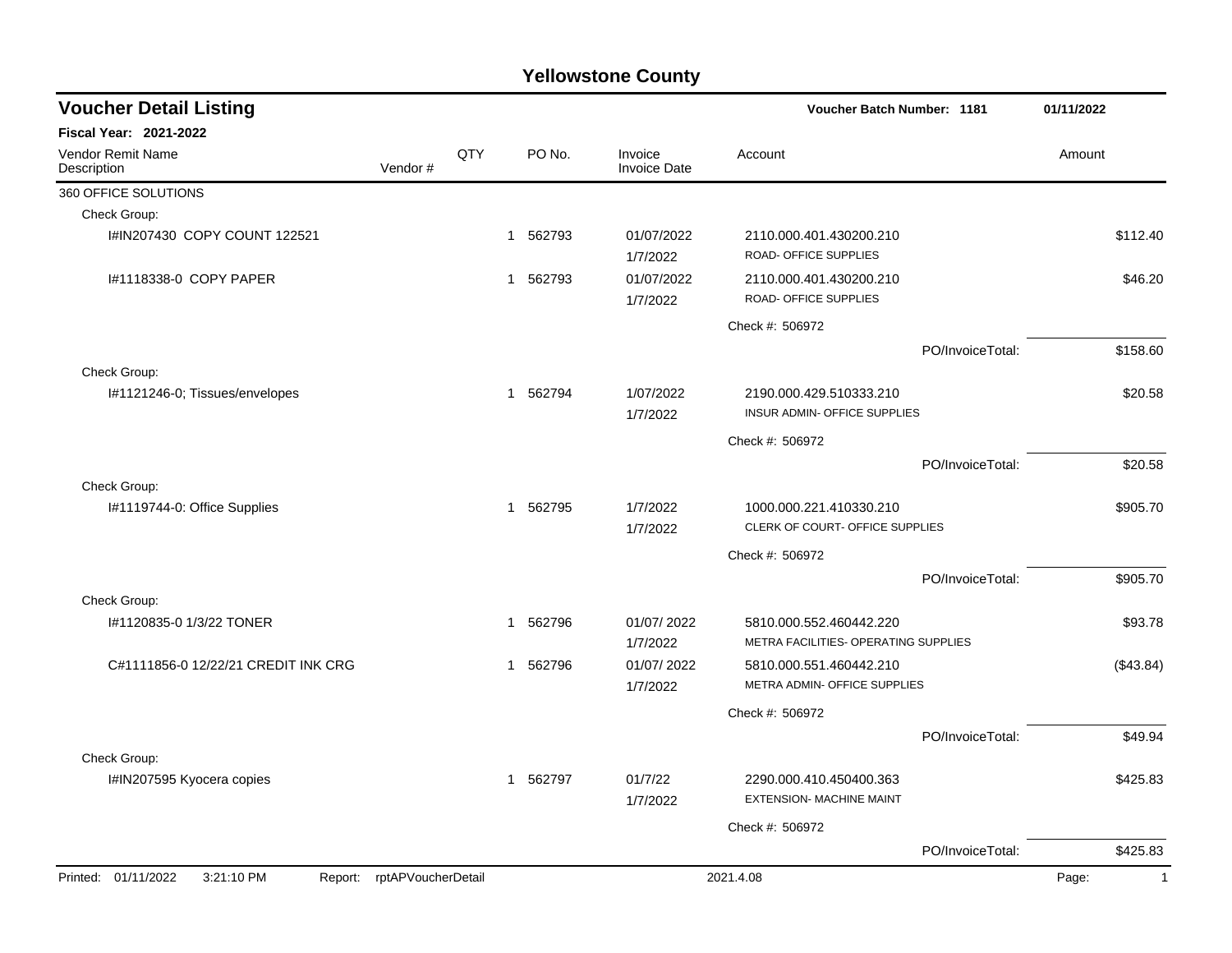| <b>Yellowstone County</b>                           |         |            |              |          |                                |                                                              |                  |            |  |  |  |
|-----------------------------------------------------|---------|------------|--------------|----------|--------------------------------|--------------------------------------------------------------|------------------|------------|--|--|--|
| <b>Voucher Detail Listing</b>                       |         |            |              |          |                                | Voucher Batch Number: 1181                                   |                  | 01/11/2022 |  |  |  |
| <b>Fiscal Year: 2021-2022</b>                       |         |            |              |          |                                |                                                              |                  |            |  |  |  |
| <b>Vendor Remit Name</b><br>Description             | Vendor# | <b>QTY</b> |              | PO No.   | Invoice<br><b>Invoice Date</b> | Account                                                      |                  | Amount     |  |  |  |
| Check Group:                                        |         |            |              |          |                                |                                                              |                  |            |  |  |  |
| #1119735-0 PAPER                                    |         |            |              | 2 562798 | 1/7/2021<br>1/7/2022           | 2290.000.410.450400.210<br><b>EXTENSION- OFFICE SUPPLIES</b> |                  | \$31.78    |  |  |  |
|                                                     |         |            |              |          |                                | Check #: 506972                                              |                  |            |  |  |  |
|                                                     |         |            |              |          |                                |                                                              | PO/InvoiceTotal: | \$31.78    |  |  |  |
| Check Group:                                        |         |            |              |          |                                |                                                              |                  |            |  |  |  |
| A#11975, I#1121888-0, Labels, highlighters, Folders |         |            |              | 1 562799 | 1/07/2022<br>1/7/2022          | 1000.000.144.410800.210<br>HR- OFFICE SUPPLIES               |                  | \$28.19    |  |  |  |
|                                                     |         |            |              |          |                                | Check #: 506972                                              |                  |            |  |  |  |
|                                                     |         |            |              |          |                                |                                                              | PO/InvoiceTotal: | \$28.19    |  |  |  |
| Check Group:                                        |         |            |              |          |                                |                                                              |                  |            |  |  |  |
| I#1116265-0 Tape, Markers                           |         |            | 1            | 562800   | 01/07/2022<br>1/7/2022         | 1000.000.104.410600.210<br>ELECTIONS- OFFICE SUPPLIES        |                  | \$26.58    |  |  |  |
| I#1116265-1 Kleenex                                 |         |            | 1            | 562800   | 01/07/2022<br>1/7/2022         | 1000.000.104.410600.210<br>ELECTIONS- OFFICE SUPPLIES        |                  | \$18.00    |  |  |  |
|                                                     |         |            |              |          |                                | Check #: 506972                                              |                  |            |  |  |  |
|                                                     |         |            |              |          |                                |                                                              | PO/InvoiceTotal: | \$44.58    |  |  |  |
|                                                     |         |            |              |          |                                |                                                              | Vendor Total:    | \$1,665.20 |  |  |  |
| A & I DISTRIBUTORS<br>Check Group:                  | 001000  |            |              |          |                                |                                                              |                  |            |  |  |  |
| I#3730843 AIRCOMP SERVICE                           |         |            | $\mathbf{1}$ | 562759   | 01/07/2022                     | 2110.000.401.430200.240                                      |                  | \$100.79   |  |  |  |
|                                                     |         |            |              |          | 1/7/2022                       | ROAD- REPAIR & MAINT SUPPLIES                                |                  |            |  |  |  |
| I#3733199 ANTIFREEZE                                |         |            |              | 1 562759 | 01/07/2022<br>1/7/2022         | 2110.000.401.430200.361<br>ROAD- VEHICLE REPAIRS             |                  | \$101.38   |  |  |  |
|                                                     |         |            |              |          |                                | Check #: 506973                                              |                  |            |  |  |  |
|                                                     |         |            |              |          |                                |                                                              | PO/InvoiceTotal: | \$202.17   |  |  |  |
|                                                     |         |            |              |          |                                |                                                              |                  |            |  |  |  |
| <b>ACCENT PRINT SHOP</b><br>Check Group:            | 047797  |            |              |          |                                |                                                              | Vendor Total:    | \$202.17   |  |  |  |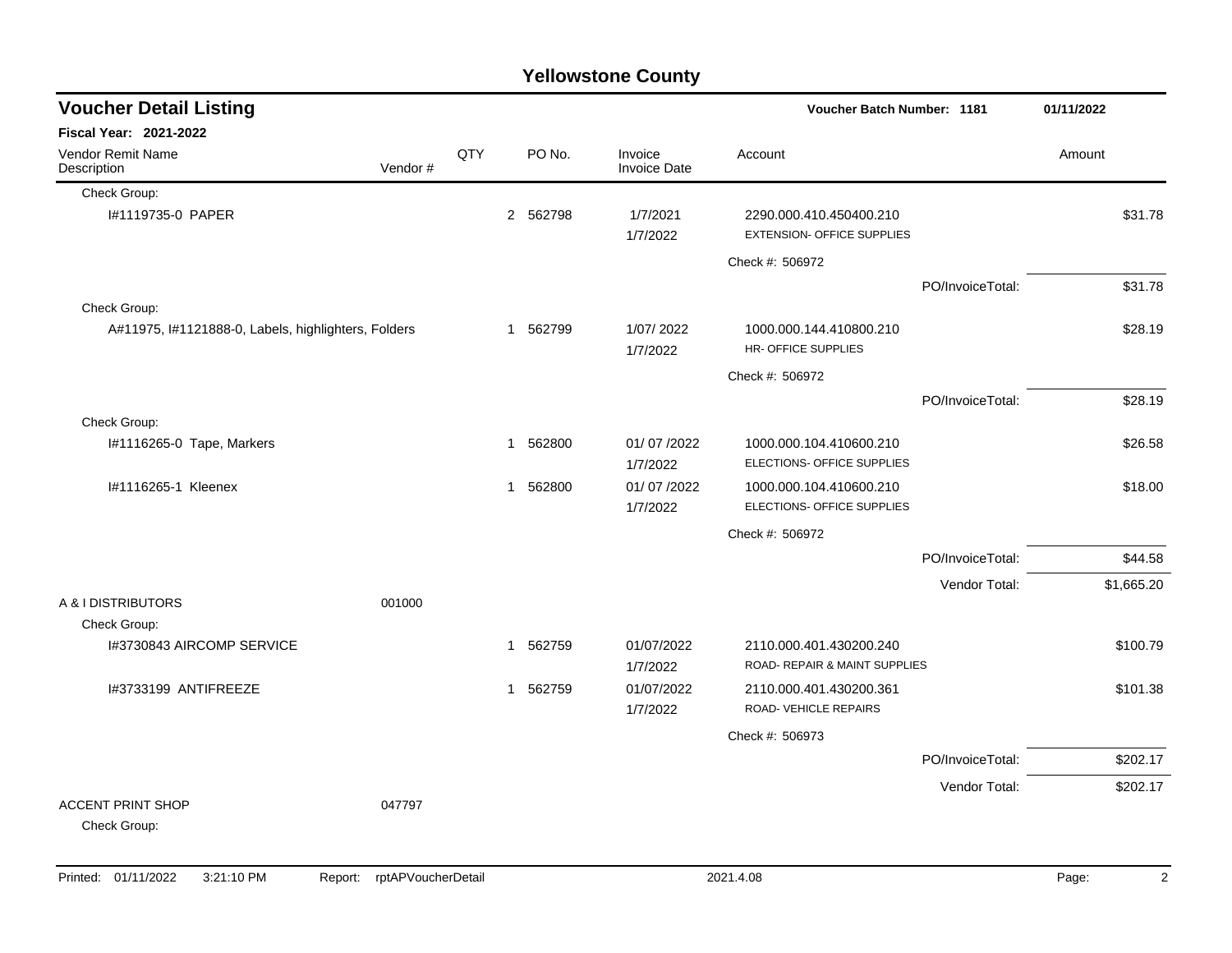#### I#36271: Jury Envelopes 6556.00 11 562780 01/07/2022 1000.000.221.410330.210 5556.00 1/7/2022 CLERK OF COURT- OFFICE SUPPLIES I#36272: Jury Envelopes Attn Bernie 1 1 562780 01/07/2022 1000.000.221.410330.210 1/7/2022 CLERK OF COURT- OFFICE SUPPLIES I#36278: Jury Trust Checks 1 562780 01/07/2022 1000.000.221.410330.210 \$453.00 1/7/2022 CLERK OF COURT- OFFICE SUPPLIES Check #: 506974 PO/InvoiceTotal: \$1,347.00 Vendor Total: \$1,347.00 AGGREGATE RESOURCES, INC Check Group: I#1917 1 1/2" GRAVEL 227.03 @ 5.00 61029 1 562806 01/07/2022 2110.000.401.430200.450 \$1,135.15 1/7/2022 ROAD- RAW MATERIALS- GAS TAX I#1917 1 1/2" GRAVEL 655.26 @ 5.00 61009 1 1 562806 21/07/2022 2110.000.401.430200.450 1/7/2022 ROAD- RAW MATERIALS- GAS TAX I#1917 1 1/2" GRAVEL 138.31 @ 5.00 81014 1 562806 01/07/2022 2110.000.401.430200.450 \$691.55 1/7/2022 ROAD- RAW MATERIALS- GAS TAX I#1917 1 1/2" GRAVEL 1391.21 @ 5.00 81050 1 562806 01/07/2022 2110.000.401.430200.450 \$6,956.05 1/7/2022 ROAD- RAW MATERIALS- GAS TAX I#1917 1 1/2" GRAVEL 498.27 @ 5.00 81050 1 1 562806 01/07/2022 2110.000.401.430200.450 1/7/2022 ROAD- RAW MATERIALS- GAS TAX I#1917 1 1/2" GRAVEL 1228.71 @ 5.00 81014 1 562806 01/07/2022 2110.000.401.430200.450 \$6,143.55 1/7/2022 ROAD- RAW MATERIALS- GAS TAX Check #: 506975 PO/InvoiceTotal: \$20,693.95 Vendor Total: \$20,693.95 ALTERNATIVES INC 001245 Check Group: I#PSA M/COVID-F SUBS NOV 2021 1 562739 01/06/2022 1000.000.121.410340.399 \$1,206.00 1/6/2022 JP- PSA PROGRAM **Voucher Batch Number: Yellowstone County** Vendor Remit Name **Description Voucher Detail Listing Fiscal Year: 2021-2022 1181 01/11/2022** PO No. Invoice Account Amount Amount Amount Amount Vendor # QTY Invoice Date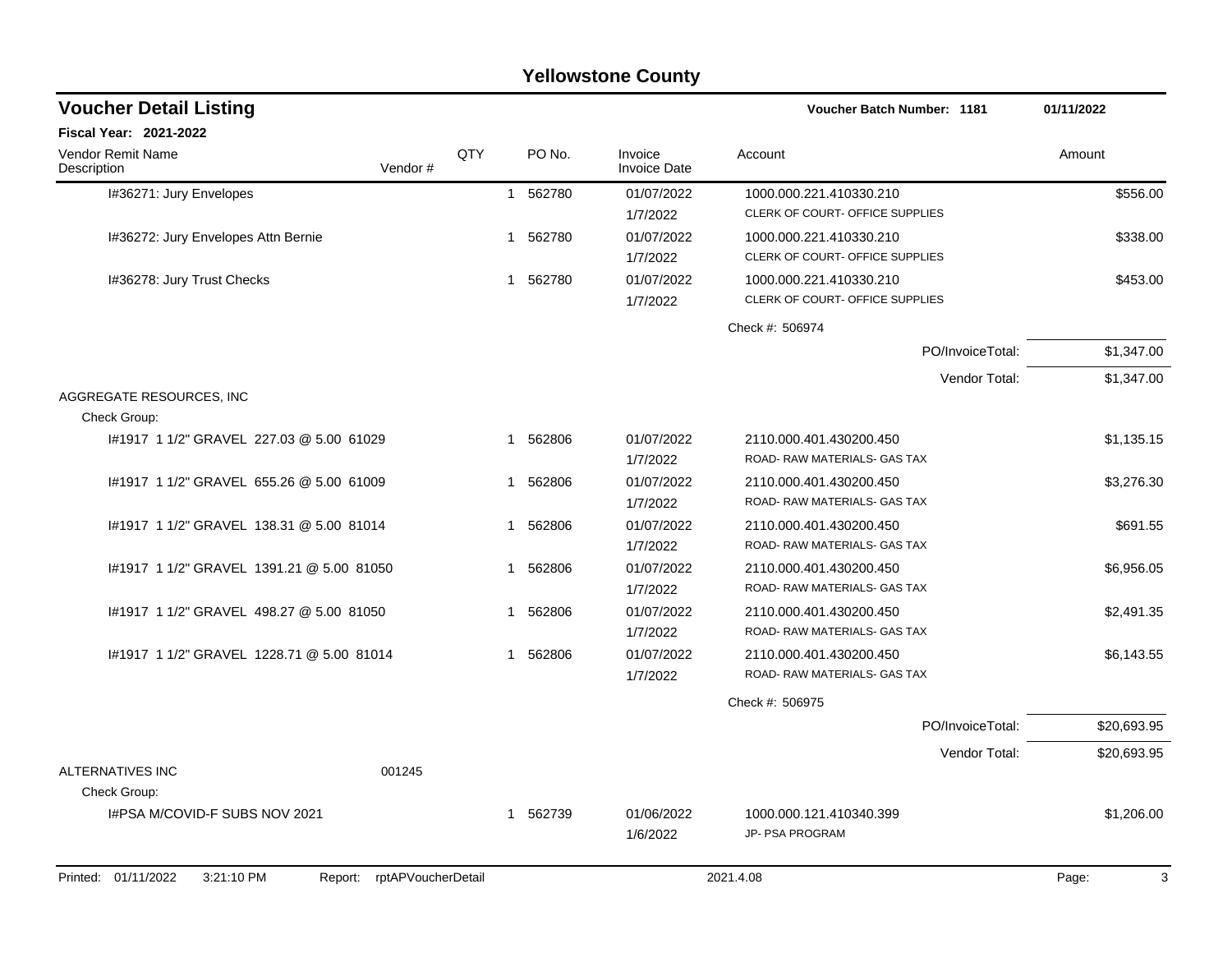| <b>Voucher Detail Listing</b>                  |                    |     |                       |                                | Voucher Batch Number: 1181                                     |                  | 01/11/2022 |
|------------------------------------------------|--------------------|-----|-----------------------|--------------------------------|----------------------------------------------------------------|------------------|------------|
| Fiscal Year: 2021-2022                         |                    |     |                       |                                |                                                                |                  |            |
| Vendor Remit Name<br>Description               | Vendor#            | QTY | PO No.                | Invoice<br><b>Invoice Date</b> | Account                                                        |                  | Amount     |
|                                                |                    |     |                       |                                | Check #: 506976                                                |                  |            |
|                                                |                    |     |                       |                                |                                                                | PO/InvoiceTotal: | \$1,206.00 |
|                                                |                    |     |                       |                                |                                                                | Vendor Total:    | \$1,206.00 |
| AMAZON WEB SERVICE INC                         |                    |     |                       |                                |                                                                |                  |            |
| Check Group:                                   |                    |     |                       |                                |                                                                |                  |            |
| I#930062053: AMAZON WEB Sevices- December 2021 |                    |     | 1 562810              | 01/07/22<br>1/7/2022           | 6060.000.608.500800.368<br>TECHNOLOGY- SOFTWARE/HARDWARE MAINT |                  | \$54.30    |
|                                                |                    |     |                       |                                | Check #: 506977                                                |                  |            |
|                                                |                    |     |                       |                                |                                                                | PO/InvoiceTotal: | \$54.30    |
|                                                |                    |     |                       |                                |                                                                | Vendor Total:    | \$54.30    |
| <b>BALCO UNIFORM CO INC</b>                    | 041513             |     |                       |                                |                                                                |                  |            |
| Check Group:                                   |                    |     |                       |                                |                                                                |                  |            |
| I#65207-3: Duty pants for MC.                  |                    |     | 562783<br>1           | 01/07/2022<br>1/7/2022         | 2300.000.130.420110.226<br>ADMIN- CLOTHING & UNIFORMS          |                  | \$69.69    |
| I#65427-2: Safety Vest                         |                    |     | 4 562783              | 01/07/2022<br>1/7/2022         | 2300.000.130.420110.226<br>ADMIN- CLOTHING & UNIFORMS          |                  | \$110.69   |
|                                                |                    |     |                       |                                | Check #: 506978                                                |                  |            |
|                                                |                    |     |                       |                                |                                                                | PO/InvoiceTotal: | \$180.38   |
|                                                |                    |     |                       |                                |                                                                | Vendor Total:    | \$180.38   |
| BATTERIES PLUS STORE #253                      | 042967             |     |                       |                                |                                                                |                  |            |
| Check Group:                                   |                    |     |                       |                                |                                                                |                  |            |
| I#P47361833 BATTERIES                          |                    |     | 562778<br>$\mathbf 1$ | 01/07/2022<br>1/7/2022         | 2110.000.401.430200.361<br>ROAD-VEHICLE REPAIRS                |                  | \$318.00   |
|                                                |                    |     |                       |                                | Check #: 506979                                                |                  |            |
|                                                |                    |     |                       |                                |                                                                | PO/InvoiceTotal: | \$318.00   |
|                                                |                    |     |                       |                                |                                                                | Vendor Total:    | \$318.00   |
| BEARTOOTH RC & D AREA, INC                     | 035383             |     |                       |                                |                                                                |                  |            |
| Check Group:                                   |                    |     |                       |                                |                                                                |                  |            |
| I#22-112 MOU Total Assessment Agreement 2022   |                    |     | 1 562777              | 01/07/2022<br>1/7/2022         | 1000.000.199.411800.330<br>MISC- MEMBERSHIP & DUES             |                  | \$8,591.73 |
| Printed: 01/11/2022<br>3:21:10 PM<br>Report:   | rptAPVoucherDetail |     |                       |                                | 2021.4.08                                                      |                  | Page:<br>4 |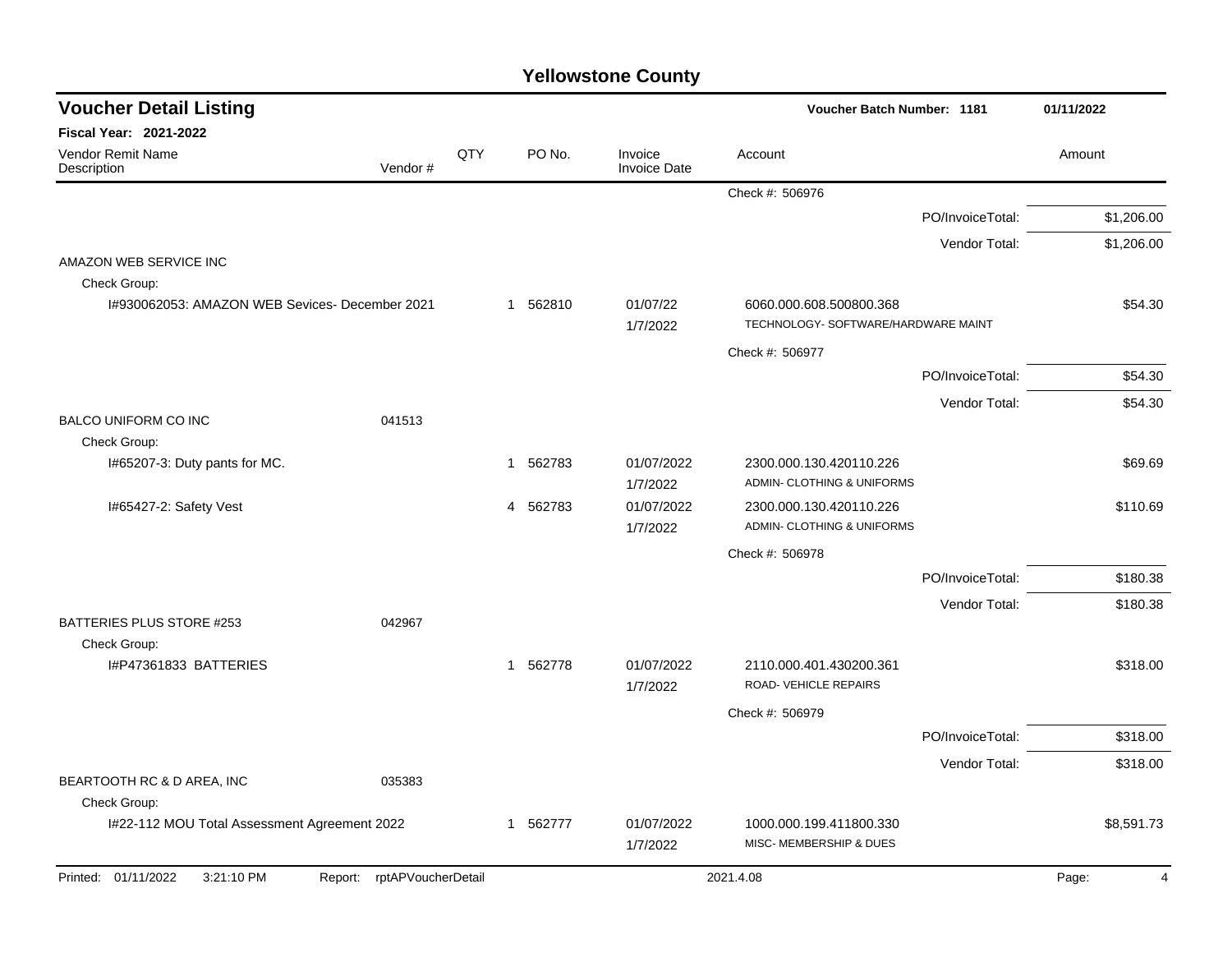#### I#22-112 2022 Beartooth RC&D Membership Dues 1 562777 01/07/2022 1000.000.100.410100.330 \$500.00 1/7/2022 BOCC- MEMBERSHIP & DUES Check #: 506980 PO/InvoiceTotal: \$9,091.73 Vendor Total: \$9,091.73 BIG SKY LINEN SUPPLY 001710 Check Group: I#0517330 LAUNDRY SERVICES 131.47 (1 562760 01/07/2022 2110.000.401.430200.220 \$131.47 1/7/2022 ROAD- OPERATING SUPPLIES I#0519091 LAUNDRY SERVICES 699.97 1 562760 01/07/2022 2110.000.401.430200.220 599.97 1/7/2022 ROAD- OPERATING SUPPLIES I#0518239 LAUNDRY SERVICES 1 562760 01/07/2022 2110.000.401.430200.220 \$38.64 1/7/2022 ROAD- OPERATING SUPPLIES Check #: 506981 PO/InvoiceTotal: \$270.08 Vendor Total: \$270.08 BILLINGS CLINIC OCCUPATIONAL HEALTH Check Group: I#2021-4559 DOT PHYSICAL SH 1 562792 01/07/2022 2110.000.401.430200.351 \$100.00 1/7/2022 ROAD- MEDICAL & PYSCH SERVICES Check #: 506982 PO/InvoiceTotal: \$100.00 Vendor Total: \$100.00 CARQUEST AUTO PARTS. 006210 Check Group: 1#1935-658798 FUEL FILTER \$15.04 \$15.04 1 562758 01/07/2022 2110.000.401.430200.361 1/7/2022 ROAD- VEHICLE REPAIRS 1#1935-658201 BELTS 1 562758 01/07/2022 2110.000.401.430200.361 \$68.62 1/7/2022 ROAD- VEHICLE REPAIRS **Voucher Batch Number: Yellowstone County** Vendor Remit Name **Description Voucher Detail Listing Fiscal Year: 2021-2022 1181 01/11/2022** PO No. Invoice Account Amount Amount Amount Amount Vendor # **QTY** Invoice Date

Printed: 01/11/2022 3:21:10 PM Report: rptAPVoucherDetail 2021.4.08 2021.4.08 Page: 5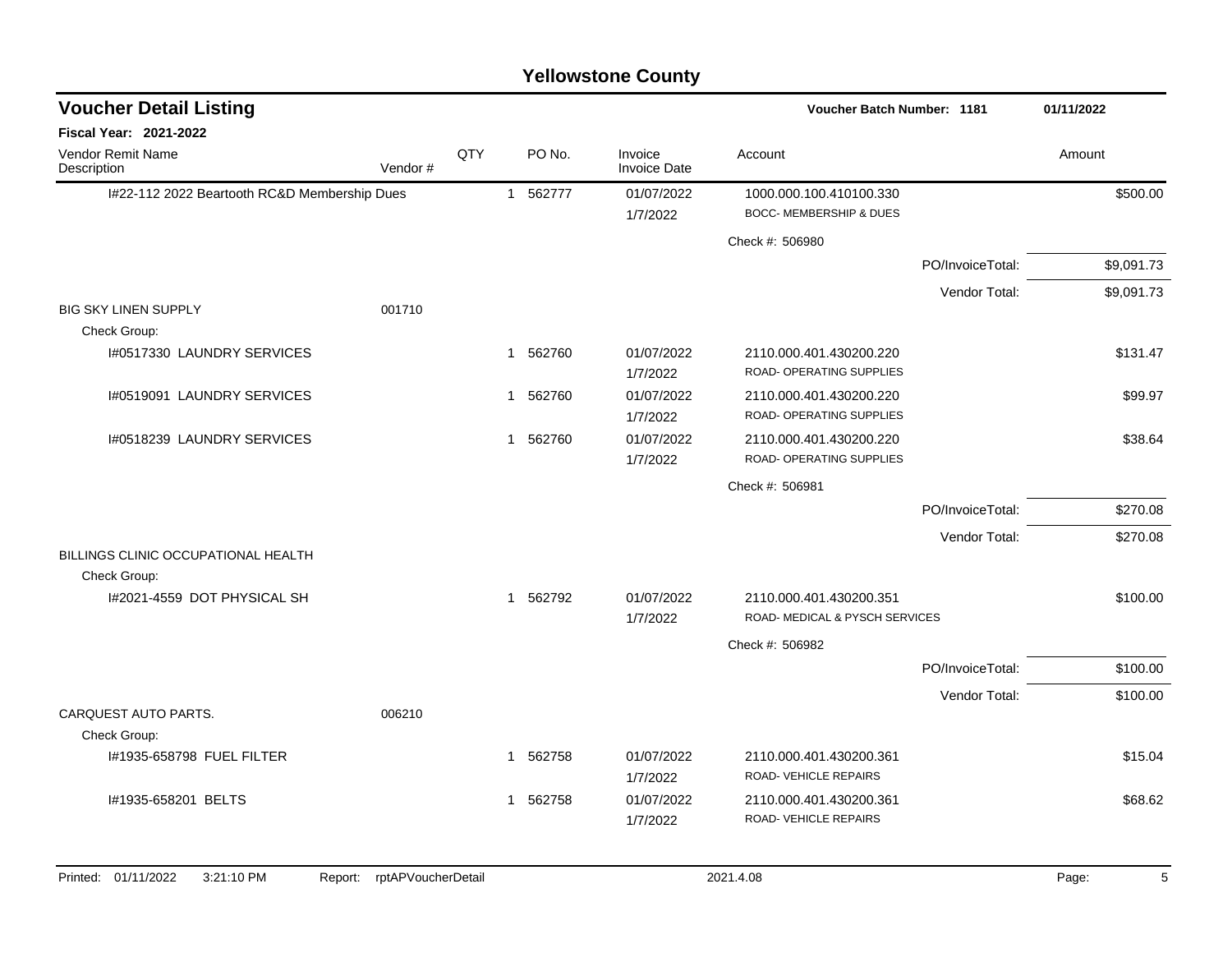| <b>Voucher Detail Listing</b>                                    |                    |              |        |                                | <b>Voucher Batch Number: 1181</b> |                  | 01/11/2022 |
|------------------------------------------------------------------|--------------------|--------------|--------|--------------------------------|-----------------------------------|------------------|------------|
| Fiscal Year: 2021-2022                                           |                    |              |        |                                |                                   |                  |            |
| <b>Vendor Remit Name</b><br>Description                          | Vendor#            | QTY          | PO No. | Invoice<br><b>Invoice Date</b> | Account                           |                  | Amount     |
| I#1935-658200 SPARK PLUGS                                        |                    | $\mathbf{1}$ | 562758 | 01/07/2022                     | 2110.000.401.430200.361           |                  | \$26.94    |
|                                                                  |                    |              |        | 1/7/2022                       | ROAD-VEHICLE REPAIRS              |                  |            |
| #1935-658540 RETURNS                                             |                    | 1            | 562758 | 01/07/2022                     | 2110.000.401.430200.361           |                  | (\$212.02) |
|                                                                  |                    |              |        | 1/7/2022                       | ROAD-VEHICLE REPAIRS              |                  |            |
| 1#1935-658830 WATER OUTLET                                       |                    | 1            | 562758 | 01/07/2022                     | 2110.000.401.430200.361           |                  | \$28.89    |
|                                                                  |                    |              |        | 1/7/2022                       | ROAD-VEHICLE REPAIRS              |                  |            |
| #1935-659028 WIPERS                                              |                    | 1            | 562758 | 01/07/2022                     | 2110.000.401.430200.361           |                  | \$36.40    |
|                                                                  |                    |              |        | 1/7/2022                       | ROAD-VEHICLE REPAIRS              |                  |            |
| #1935-660670 RETURN                                              |                    | 1            | 562758 | 01/07/2022                     | 2110.000.401.430200.361           |                  | (\$3.67)   |
|                                                                  |                    |              |        | 1/7/2022                       | ROAD-VEHICLE REPAIRS              |                  |            |
| I#1935-660668 AUVECOPAK, RETAINER                                |                    | 1            | 562758 | 01/07/2022                     | 2110.000.401.430200.361           |                  | \$39.19    |
|                                                                  |                    |              |        | 1/7/2022                       | ROAD-VEHICLE REPAIRS              |                  |            |
| 1#1935-660683 SERP BELT                                          |                    | 1            | 562758 | 01/07/2022                     | 2110.000.401.430200.361           |                  | \$26.12    |
|                                                                  |                    |              |        | 1/7/2022                       | ROAD-VEHICLE REPAIRS              |                  |            |
| #1935-658210 RETURN                                              |                    | 1            | 562758 | 01/07/2022                     | 2110.000.401.430200.361           |                  | (\$15.35)  |
|                                                                  |                    |              |        | 1/7/2022                       | ROAD-VEHICLE REPAIRS              |                  |            |
| 1#1935-659636 FLEETRUNNER                                        |                    | 1            | 562758 | 01/07/2022                     | 2110.000.401.430200.361           |                  | \$22.43    |
|                                                                  |                    |              |        | 1/7/2022                       | ROAD-VEHICLE REPAIRS              |                  |            |
| #1935-659307 AIR FILTER, TRANS FILTER                            |                    | 1            | 562758 | 01/07/2022                     | 2110.000.401.430200.361           |                  | \$113.79   |
|                                                                  |                    |              |        | 1/7/2022                       | ROAD-VEHICLE REPAIRS              |                  |            |
| I#1935-659584 COUPLER                                            |                    | 1            | 562758 | 01/07/2022                     | 2110.000.401.430200.361           |                  | \$15.44    |
|                                                                  |                    |              |        | 1/7/2022                       | ROAD-VEHICLE REPAIRS              |                  |            |
| I#1935-659445 AIRFILTER, OIL FILTER                              |                    | 1            | 562758 | 01/07/2022                     | 2110.000.401.430200.361           |                  | \$83.25    |
|                                                                  |                    |              |        | 1/7/2022                       | ROAD-VEHICLE REPAIRS              |                  |            |
| I#1935-660091 GROMMETS, PIGTAIL, OIL FILTERS,<br><b>SOLENOID</b> |                    | 1            | 562758 | 01/07/2022                     | 2110.000.401.430200.361           |                  | \$124.55   |
|                                                                  |                    |              |        | 1/7/2022                       | ROAD-VEHICLE REPAIRS              |                  |            |
| 2% DISCOUNT                                                      |                    | 1            | 562758 | 01/07/2022                     | 2110.000.401.430200.361           |                  | (\$7.39)   |
|                                                                  |                    |              |        | 1/7/2022                       | ROAD-VEHICLE REPAIRS              |                  |            |
|                                                                  |                    |              |        |                                | Check #: 506983                   |                  |            |
|                                                                  |                    |              |        |                                |                                   | PO/InvoiceTotal: | \$362.23   |
| Printed: 01/11/2022<br>3:21:10 PM                                |                    |              |        |                                | 2021.4.08                         |                  | 6          |
| Report:                                                          | rptAPVoucherDetail |              |        |                                |                                   |                  | Page:      |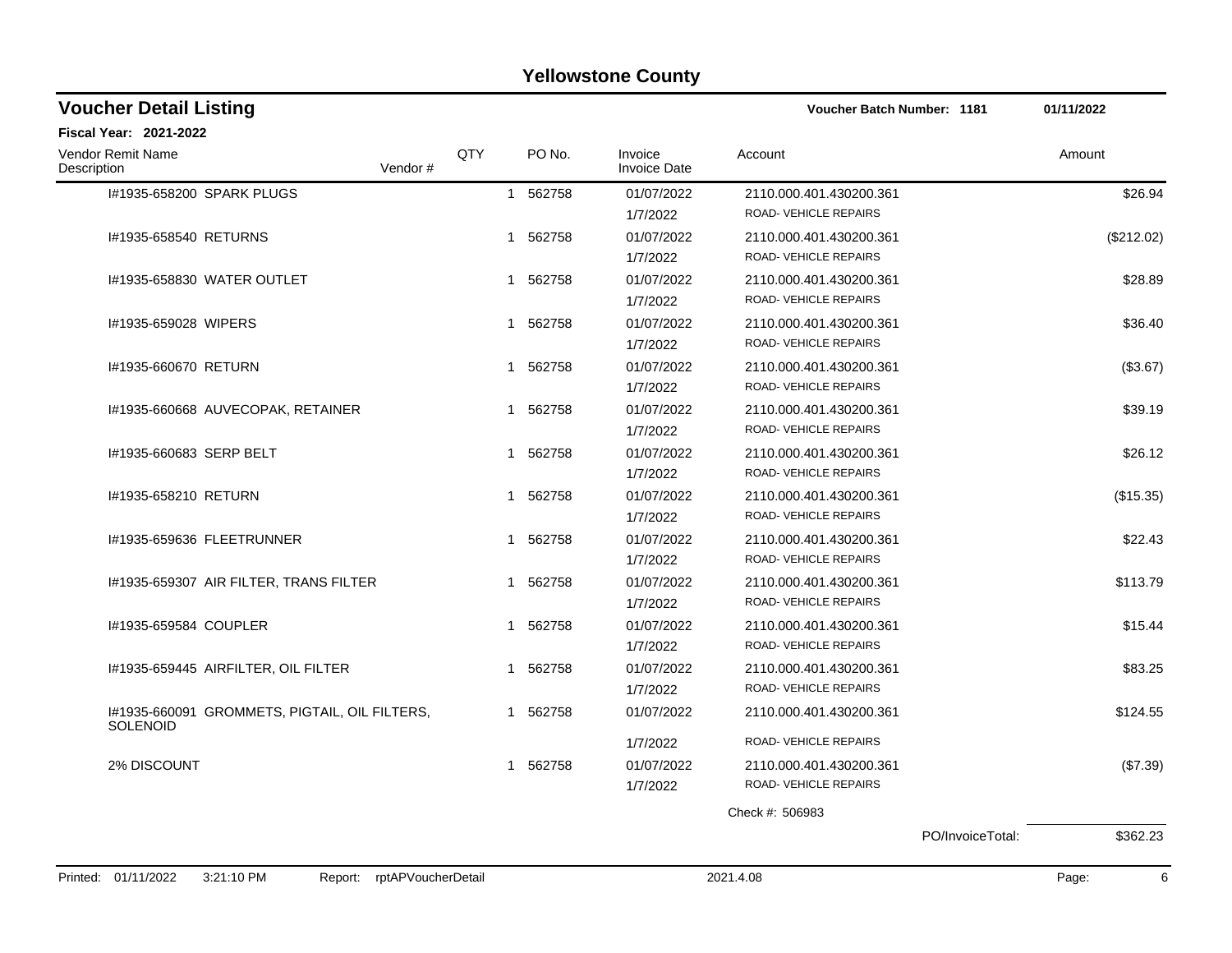| <b>Voucher Detail Listing</b>                                         |                    |     |          |                                | Voucher Batch Number: 1181                                |                  | 01/11/2022              |
|-----------------------------------------------------------------------|--------------------|-----|----------|--------------------------------|-----------------------------------------------------------|------------------|-------------------------|
| Fiscal Year: 2021-2022                                                |                    |     |          |                                |                                                           |                  |                         |
| Vendor Remit Name<br>Description                                      | Vendor#            | QTY | PO No.   | Invoice<br><b>Invoice Date</b> | Account                                                   |                  | Amount                  |
|                                                                       |                    |     |          |                                |                                                           | Vendor Total:    | \$362.23                |
| CENTRAL ELECTRIC INC                                                  | 000941             |     |          |                                |                                                           |                  |                         |
| Check Group:                                                          |                    |     |          |                                |                                                           |                  |                         |
| I#03732 SERVICE FOR CAVE IN BROADVIEW                                 |                    |     | 1 562751 | 01/07/2022<br>1/7/2022         | 2110.000.401.430200.366<br>ROAD- REPAIR & MAINT BUILDINGS |                  | \$391.83                |
|                                                                       |                    |     |          |                                | Check #: 506984                                           |                  |                         |
|                                                                       |                    |     |          |                                |                                                           | PO/InvoiceTotal: | \$391.83                |
|                                                                       |                    |     |          |                                |                                                           | Vendor Total:    | \$391.83                |
| CINCLAIR, TAWNYA                                                      |                    |     |          |                                |                                                           |                  |                         |
| Check Group:<br>12/30/2021; Staff Meeting; Clerks and Judges - Tiny's |                    |     | 1 562805 | 01/07/2022                     | 1000.000.121.410340.380                                   |                  | \$122.50                |
| Tavern                                                                |                    |     |          |                                | <b>JP-TRAINING</b>                                        |                  |                         |
|                                                                       |                    |     |          | 1/7/2022                       |                                                           |                  |                         |
|                                                                       |                    |     |          |                                | Check #: 506985                                           |                  |                         |
|                                                                       |                    |     |          |                                |                                                           | PO/InvoiceTotal: | \$122.50                |
| <b>CITY OF BILLINGS</b>                                               | 001775             |     |          |                                |                                                           | Vendor Total:    | \$122.50                |
| Check Group:                                                          |                    |     |          |                                |                                                           |                  |                         |
| I#183214460 2nd HALF FY22 LANDFILL                                    |                    |     | 1 562761 | 01/07/2022<br>1/7/2022         | 5410.000.427.430800.395<br>REFUSE- LANDFILL CONTRACT      |                  | \$141,770.00            |
|                                                                       |                    |     |          |                                | Check #: 506986                                           |                  |                         |
|                                                                       |                    |     |          |                                |                                                           | PO/InvoiceTotal: | \$141,770.00            |
|                                                                       |                    |     |          |                                |                                                           | Vendor Total:    | \$141,770.00            |
| COOLEY, CALLIE                                                        |                    |     |          |                                |                                                           |                  |                         |
| Check Group:                                                          |                    |     |          |                                |                                                           |                  |                         |
| Dec 2021 mileage                                                      |                    |     | 1 562804 | 01/07/2022<br>1/7/2022         | 2290.000.410.450400.370<br><b>EXTENSION- TRAVEL</b>       |                  | \$60.48                 |
|                                                                       |                    |     |          |                                | Check #: 506987                                           |                  |                         |
|                                                                       |                    |     |          |                                |                                                           | PO/InvoiceTotal: | \$60.48                 |
|                                                                       |                    |     |          |                                |                                                           | Vendor Total:    | \$60.48                 |
| Printed: 01/11/2022<br>3:21:10 PM<br>Report:                          | rptAPVoucherDetail |     |          |                                | 2021.4.08                                                 |                  | $\overline{7}$<br>Page: |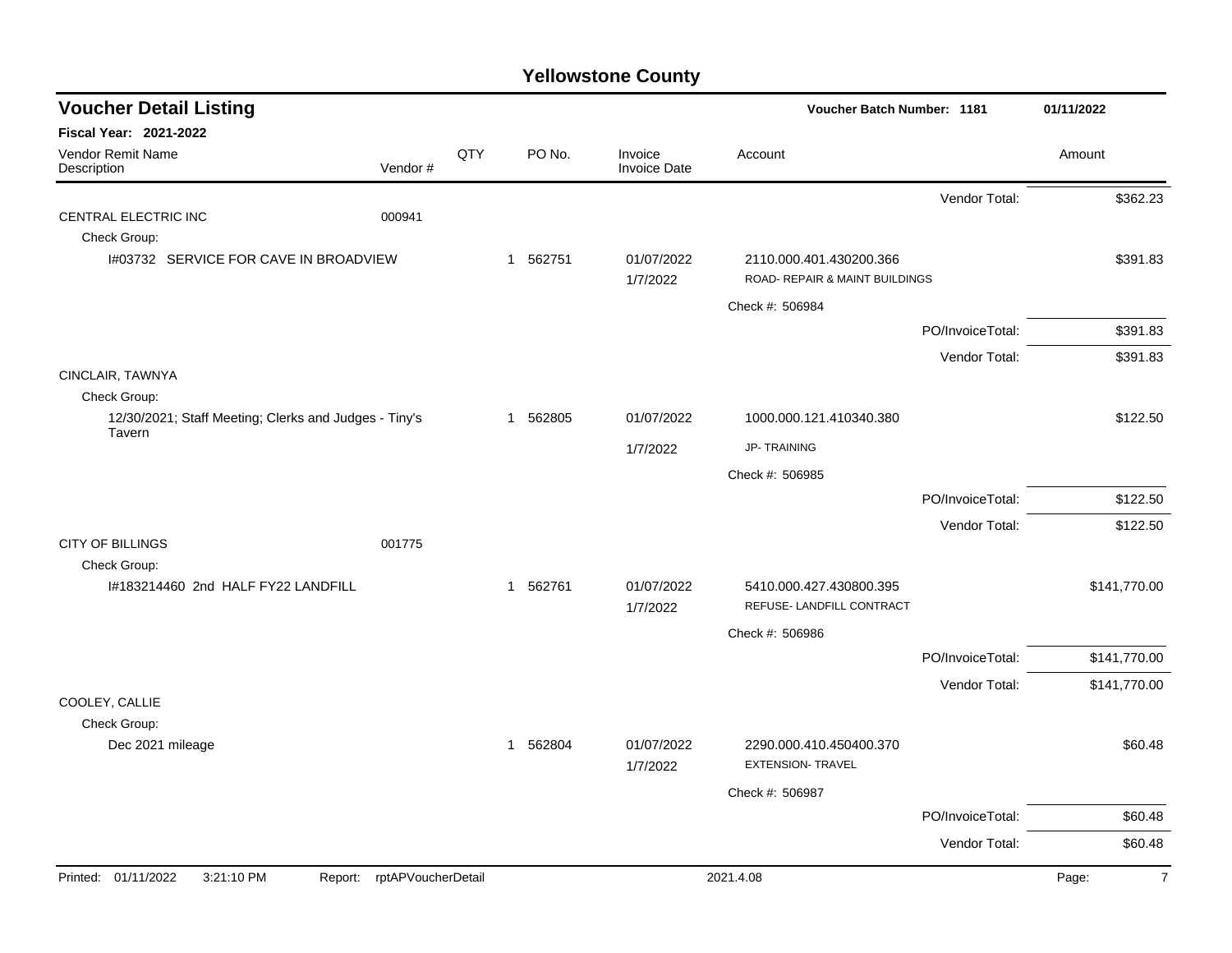| <b>Voucher Detail Listing</b>                             |                            |     |          |                                | Voucher Batch Number: 1181                                    |                  | 01/11/2022 |
|-----------------------------------------------------------|----------------------------|-----|----------|--------------------------------|---------------------------------------------------------------|------------------|------------|
| Fiscal Year: 2021-2022                                    |                            |     |          |                                |                                                               |                  |            |
| Vendor Remit Name<br>Description                          | Vendor#                    | QTY | PO No.   | Invoice<br><b>Invoice Date</b> | Account                                                       |                  | Amount     |
| DIAMOND PARKING SERVICE LLC                               | 002619                     |     |          |                                |                                                               |                  |            |
| Check Group:                                              |                            |     |          |                                |                                                               |                  |            |
| I#11427; Parking Enforcement MB09 01/2022                 |                            |     | 1 562762 | 01/07/2022<br>1/7/2022         | 1000.000.145.411200.360<br>FACILITIES- REPAIR & MAINT SERVICE |                  | \$125.00   |
|                                                           |                            |     |          |                                | Check #: 506988                                               |                  |            |
|                                                           |                            |     |          |                                |                                                               | PO/InvoiceTotal: | \$125.00   |
|                                                           |                            |     |          |                                |                                                               | Vendor Total:    | \$125.00   |
| <b>DIS Technologies</b><br>Check Group:                   | 004200                     |     |          |                                |                                                               |                  |            |
| I#8851 Scanning Archive Finance Proj A#MT593 DEC<br>2021  |                            |     | 1 562764 | 01/07/2022                     | 1000.000.199.411800.397                                       |                  | \$5,673.11 |
|                                                           |                            |     |          | 1/7/2022                       | MISC- CONTRACT SERVICES                                       |                  |            |
|                                                           |                            |     |          |                                | Check #: 506989                                               |                  |            |
|                                                           |                            |     |          |                                |                                                               | PO/InvoiceTotal: | \$5,673.11 |
|                                                           |                            |     |          |                                |                                                               | Vendor Total:    | \$5,673.11 |
| <b>FRIEDEL LLC</b>                                        |                            |     |          |                                |                                                               |                  |            |
| Check Group:                                              |                            |     |          |                                |                                                               |                  |            |
| I#PSA M/COVID-F Subs NOV 2021                             |                            |     | 1 562741 | 01/06/2022<br>1/6/2022         | 1000.000.121.410340.399<br>JP- PSA PROGRAM                    |                  | \$315.00   |
|                                                           |                            |     |          |                                | Check #: 506990                                               |                  |            |
|                                                           |                            |     |          |                                |                                                               | PO/InvoiceTotal: | \$315.00   |
|                                                           |                            |     |          |                                |                                                               | Vendor Total:    | \$315.00   |
| <b>GREENLINE LAWN SERVICE</b>                             |                            |     |          |                                |                                                               |                  |            |
| Check Group:<br>I#22456 STILLWATER BLDG SNOW REMOVAL 12/5 |                            |     | 4 562748 | 01/07/2022                     | 1000.000.145.411200.360                                       |                  | \$704.00   |
| 12/7, 12/15, 12/26/21                                     |                            |     |          |                                | FACILITIES- REPAIR & MAINT SERVICE                            |                  |            |
|                                                           |                            |     |          | 1/7/2022                       |                                                               |                  |            |
|                                                           |                            |     |          |                                | Check #: 506991                                               |                  |            |
|                                                           |                            |     |          |                                |                                                               | PO/InvoiceTotal: | \$704.00   |
| HARRIS, AARON.                                            |                            |     |          |                                |                                                               | Vendor Total:    | \$704.00   |
| Printed: 01/11/2022<br>3:21:10 PM                         |                            |     |          |                                | 2021.4.08                                                     |                  | 8          |
|                                                           | Report: rptAPVoucherDetail |     |          |                                |                                                               |                  | Page:      |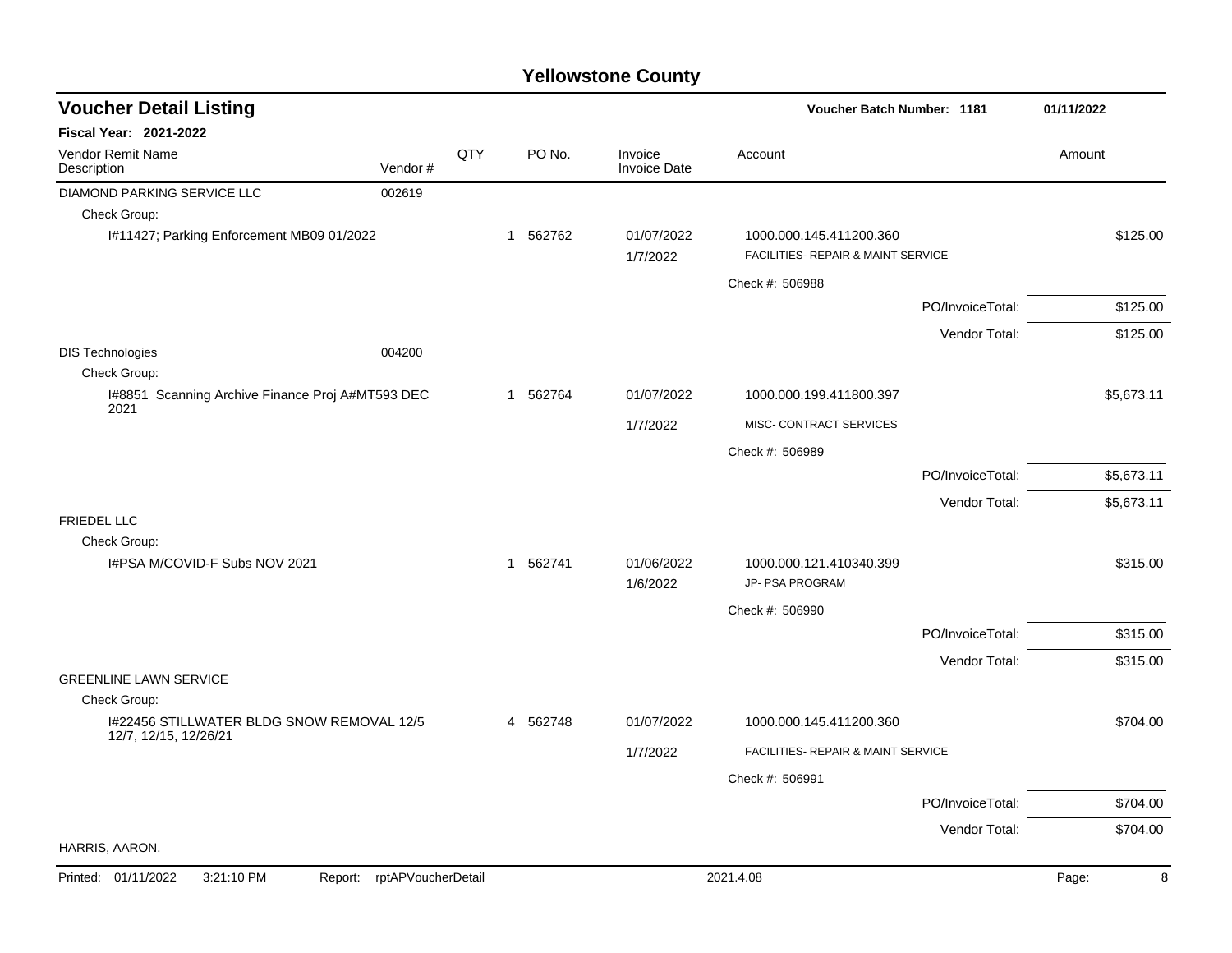| <b>Voucher Detail Listing</b>                                                           |                            |     |          | Voucher Batch Number: 1181     | 01/11/2022                                                |                  |            |
|-----------------------------------------------------------------------------------------|----------------------------|-----|----------|--------------------------------|-----------------------------------------------------------|------------------|------------|
| <b>Fiscal Year: 2021-2022</b>                                                           |                            |     |          |                                |                                                           |                  |            |
| Vendor Remit Name<br>Description                                                        | Vendor#                    | QTY | PO No.   | Invoice<br><b>Invoice Date</b> | Account                                                   |                  | Amount     |
| Check Group:                                                                            |                            |     |          |                                |                                                           |                  |            |
| Reimbursement for baggage fee while traveling to class in<br>Greely, CO. AH 12/05-10/21 |                            |     | 2 562742 | 01/06/2022                     | 2300.000.130.420110.370                                   |                  | \$70.00    |
|                                                                                         |                            |     |          | 1/6/2022                       | <b>ADMIN-TRAVEL</b>                                       |                  |            |
|                                                                                         |                            |     |          |                                | Check #: 506992                                           |                  |            |
|                                                                                         |                            |     |          |                                |                                                           | PO/InvoiceTotal: | \$70.00    |
|                                                                                         |                            |     |          |                                |                                                           | Vendor Total:    | \$70.00    |
| HERNANDEZ, ABBY<br>Check Group:                                                         |                            |     |          |                                |                                                           |                  |            |
| #122921 / Hair Cuts for detention youth                                                 |                            |     | 1 562749 | 01/06/2022<br>1/6/2022         | 2399.000.235.420250.220<br>YSC- OPERATING SUPPLIES        |                  | \$225.00   |
|                                                                                         |                            |     |          |                                | Check #: 506993                                           |                  |            |
|                                                                                         |                            |     |          |                                |                                                           | PO/InvoiceTotal: | \$225.00   |
|                                                                                         |                            |     |          |                                |                                                           | Vendor Total:    | \$225.00   |
| <b>HIGH POINT NETWORKS</b>                                                              |                            |     |          |                                |                                                           |                  |            |
| Check Group:                                                                            |                            |     |          |                                |                                                           |                  |            |
| INVOICE #194881, SSO for Exchange Assistance                                            |                            |     | 1 562811 | 01/07/2022<br>1/7/2022         | 1000.000.115.410580.380<br><b>IT-TRAINING</b>             |                  | \$306.25   |
| INVOICE #195261, Assistance to set up 2nd Exchange                                      |                            |     | 1 562811 | 01/07/2022                     | 1000.000.115.410580.380                                   |                  | \$743.75   |
| Server                                                                                  |                            |     |          | 1/7/2022                       | <b>IT-TRAINING</b>                                        |                  |            |
|                                                                                         |                            |     |          |                                | Check #: 506994                                           |                  |            |
|                                                                                         |                            |     |          |                                |                                                           | PO/InvoiceTotal: | \$1,050.00 |
|                                                                                         |                            |     |          |                                |                                                           | Vendor Total:    | \$1,050.00 |
| <b>I-STATE TRUCK CENTER INC</b>                                                         |                            |     |          |                                |                                                           |                  |            |
| Check Group:                                                                            |                            |     |          |                                |                                                           |                  |            |
| I#C251325555-01 KIT                                                                     |                            |     | 1 562787 | 01/07/2022<br>1/7/2022         | 2130.000.402.430244.361<br><b>BRIDGE- VEHICLE REPAIRS</b> |                  | \$46.98    |
|                                                                                         |                            |     |          |                                | Check #: 506995                                           |                  |            |
|                                                                                         |                            |     |          |                                |                                                           | PO/InvoiceTotal: | \$46.98    |
|                                                                                         |                            |     |          |                                |                                                           | Vendor Total:    | \$46.98    |
| 3:21:10 PM<br>Printed: 01/11/2022                                                       | Report: rptAPVoucherDetail |     |          |                                | 2021.4.08                                                 |                  | 9<br>Page: |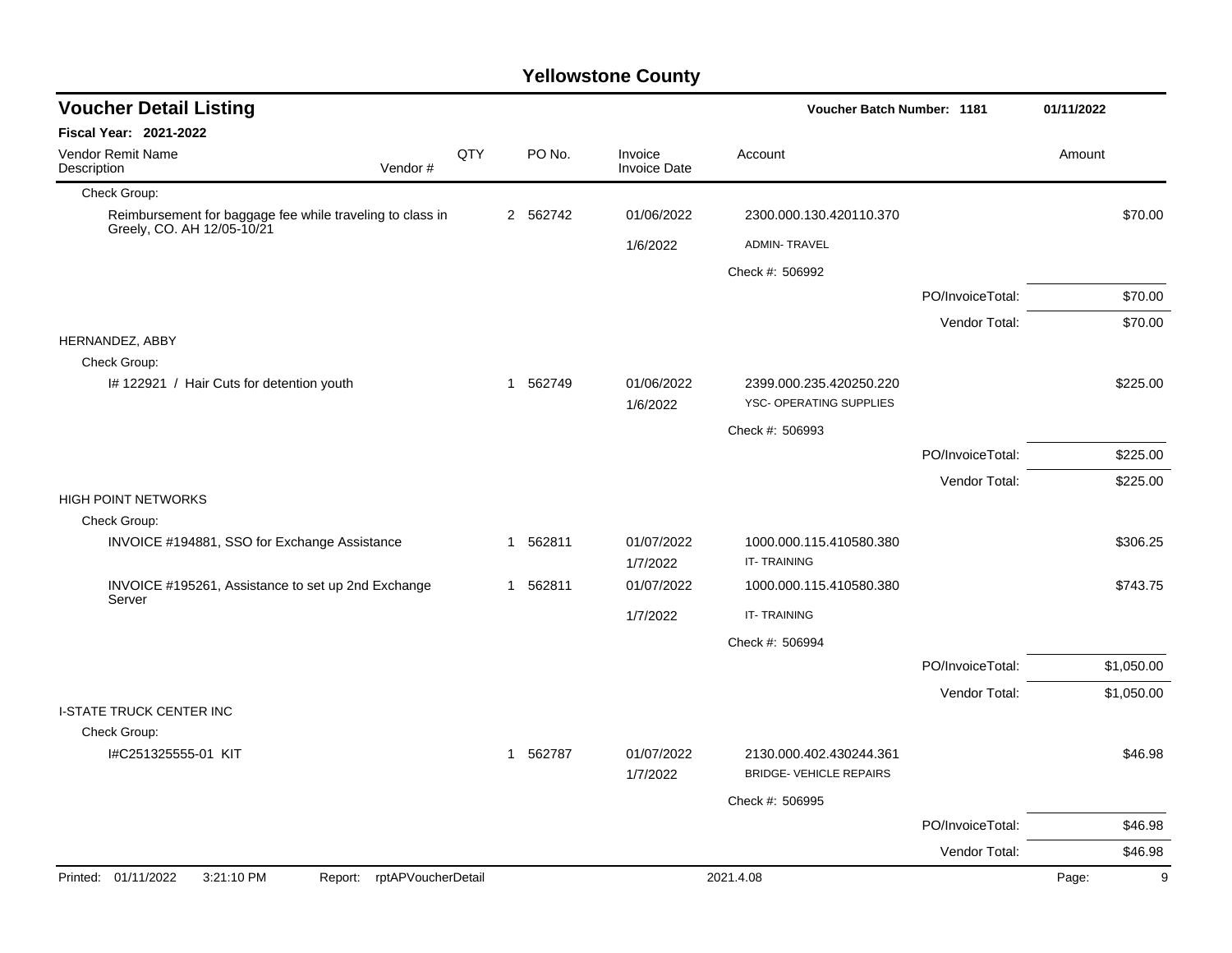| <b>Voucher Detail Listing</b>                                      |                |             |          |                                | <b>Voucher Batch Number: 1181</b>  | 01/11/2022 |
|--------------------------------------------------------------------|----------------|-------------|----------|--------------------------------|------------------------------------|------------|
| <b>Fiscal Year: 2021-2022</b>                                      |                |             |          |                                |                                    |            |
| <b>Vendor Remit Name</b><br>Description                            | QTY<br>Vendor# |             | PO No.   | Invoice<br><b>Invoice Date</b> | Account                            | Amount     |
| JTLS MECHANICAL                                                    |                |             |          |                                |                                    |            |
| Check Group:                                                       |                |             |          |                                |                                    |            |
| 1#1507; Miller Bldg Maint Contract 12/30/2021                      |                | 1           | 562814   | 01/07/2022                     | 1000.000.145.411200.360            | \$1,500.00 |
|                                                                    |                |             |          | 1/7/2022                       | FACILITIES- REPAIR & MAINT SERVICE |            |
| I#1499; Miller Bldg Repair Leaking Pipe monitoring 12/1/21         |                |             | 1 562814 | 01/07/2022                     | 1000.000.145.411200.360            | \$342.10   |
|                                                                    |                |             |          | 1/7/2022                       | FACILITIES- REPAIR & MAINT SERVICE |            |
| I#1527; 5th Floor sink Repar 12/1/21                               |                | $\mathbf 1$ | 562814   | 01/07/2022                     | 1000.000.145.411200.360            | \$182.50   |
|                                                                    |                |             |          | 1/7/2022                       | FACILITIES- REPAIR & MAINT SERVICE |            |
| I#1528; Miller Bldf Clock Repair ; 11/16 & 11/23/21                |                |             | 1 562814 | 01/07/2022                     | 1000.000.145.411200.360            | \$468.00   |
|                                                                    |                |             |          | 1/7/2022                       | FACILITIES- REPAIR & MAINT SERVICE |            |
| I#1516; Miller Bldg Electrical Repair 12/6/21                      |                | 1           | 562814   | 01/07/2022                     | 1000.000.145.411200.360            | \$82.50    |
|                                                                    |                |             |          | 1/7/2022                       | FACILITIES- REPAIR & MAINT SERVICE |            |
| I#1521; Miller Bldg; Exhaust Fan Belt Replacement<br>12/7/21       |                |             | 1 562814 | 01/07/2022                     | 1000.000.145.411200.360            | \$109.95   |
|                                                                    |                |             |          | 1/7/2022                       | FACILITIES- REPAIR & MAINT SERVICE |            |
| I#1522; Miller Bldg; Heating Service 1st Floor                     |                |             | 1 562814 | 01/07/2022                     | 1000.000.145.411200.360            | \$123.75   |
|                                                                    |                |             |          | 1/7/2022                       | FACILITIES- REPAIR & MAINT SERVICE |            |
| I#1537; Miller Bldg Urinal drain cleaner 12/16/21                  |                |             | 1 562814 | 01/07/2022                     | 1000.000.145.411200.360            | \$55.23    |
|                                                                    |                |             |          | 1/7/2022                       | FACILITIES- REPAIR & MAINT SERVICE |            |
| I#1540; Miller Bldg Service Compressor AHU's                       |                | 1           | 562814   | 01/07/2022                     | 1000.000.145.411200.360            | \$220.59   |
|                                                                    |                |             |          | 1/7/2022                       | FACILITIES- REPAIR & MAINT SERVICE |            |
| I#1534; Miller Bldg 4th floor Heat Mixing Valve 12/17/21           |                |             | 1 562814 | 01/07/2022                     | 1000.000.145.411200.360            | \$1,049.65 |
|                                                                    |                |             |          | 1/7/2022                       | FACILITIES- REPAIR & MAINT SERVICE |            |
| I#1541; Miller Bldg 4th floor Restroom drainage repair<br>12/17/21 |                | -1          | 562814   | 01/07/2022                     | 1000.000.145.411200.360            | \$330.00   |
|                                                                    |                |             |          | 1/7/2022                       | FACILITIES- REPAIR & MAINT SERVICE |            |
| I#1557; Miller Bldg HVACFilter Change 12/30/21                     |                | 1           | 562814   | 01/07/2022                     | 1000.000.145.411200.360            | \$369.85   |
|                                                                    |                |             |          | 1/7/2022                       | FACILITIES- REPAIR & MAINT SERVICE |            |
| I#1507; Miller Bldg Additional Monthly hourly charges              |                | 1           | 562814   | 01/07/2022                     | 1000.000.145.411200.360            | \$1,400.50 |
|                                                                    |                |             |          | 1/7/2022                       | FACILITIES- REPAIR & MAINT SERVICE |            |
|                                                                    |                |             |          |                                | Check #: 506996                    |            |
|                                                                    |                |             |          |                                | PO/InvoiceTotal:                   | \$6,234.62 |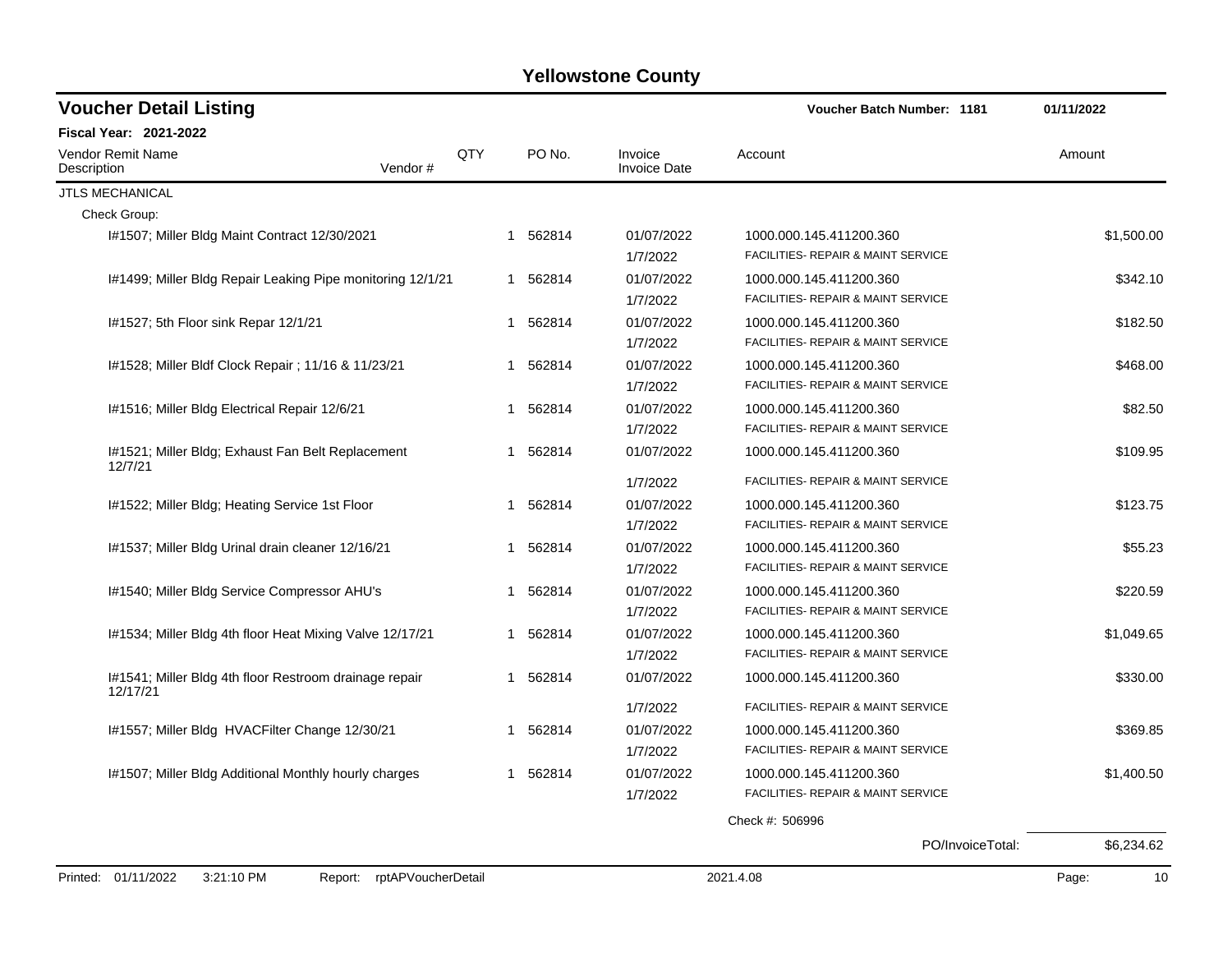| <b>Voucher Detail Listing</b>                                                   |                    |          |                                | <b>Voucher Batch Number: 1181</b>                              |                  | 01/11/2022  |
|---------------------------------------------------------------------------------|--------------------|----------|--------------------------------|----------------------------------------------------------------|------------------|-------------|
| <b>Fiscal Year: 2021-2022</b>                                                   |                    |          |                                |                                                                |                  |             |
| Vendor Remit Name<br>Vendor#<br>Description                                     | QTY                | PO No.   | Invoice<br><b>Invoice Date</b> | Account                                                        |                  | Amount      |
|                                                                                 |                    |          |                                |                                                                | Vendor Total:    | \$6,234.62  |
| 041049<br>KAMINSKY AND ASSOC INC                                                |                    |          |                                |                                                                |                  |             |
| Check Group:                                                                    |                    |          |                                |                                                                |                  |             |
| I#2022-08-05 FTO school Billings, 4/11-3/2022 DS, JT, JM,<br>BT, AS, JT, SN, RL |                    | 8 562738 | 01/06/2022                     | 2300.000.130.420110.380                                        |                  | \$2,400.00  |
|                                                                                 |                    |          | 1/6/2022                       | <b>ADMIN-TRAINING</b>                                          |                  |             |
|                                                                                 |                    |          |                                | Check #: 506997                                                |                  |             |
|                                                                                 |                    |          |                                |                                                                | PO/InvoiceTotal: | \$2,400.00  |
|                                                                                 |                    |          |                                |                                                                | Vendor Total:    | \$2,400.00  |
| KINGS ACE HARDWARE, CENTRAL                                                     |                    |          |                                |                                                                |                  |             |
| Check Group:                                                                    |                    |          |                                |                                                                |                  |             |
| I#176832/1 A#100418 Heater                                                      |                    | 1 562740 | 01/06/2022<br>1/6/2022         | 2140.000.403.431100.220<br><b>WEED- OPERATING SUPPLIES</b>     |                  | \$89.99     |
|                                                                                 |                    |          |                                | Check #: 506998                                                |                  |             |
|                                                                                 |                    |          |                                |                                                                | PO/InvoiceTotal: | \$89.99     |
|                                                                                 |                    |          |                                |                                                                | Vendor Total:    | \$89.99     |
| KLJ ENGINEERING LLC                                                             |                    |          |                                |                                                                |                  |             |
| Check Group:                                                                    |                    |          |                                |                                                                |                  |             |
| 1#10163456 TEDD WATER/SEWER 12/27/21                                            |                    | 1 562809 | 01/07/2022<br>1/7/2022         | 2310.000.246.470210.398<br>LOCKWOOD TEDD-VAR CONTRACT SERVICES |                  | \$3,082.00  |
|                                                                                 |                    |          |                                | Check #: 506999                                                |                  |             |
|                                                                                 |                    |          |                                |                                                                | PO/InvoiceTotal: | \$3,082.00  |
|                                                                                 |                    |          |                                |                                                                | Vendor Total:    | \$3,082.00  |
| <b>KNIFE RIVER</b>                                                              |                    |          |                                |                                                                |                  |             |
| Check Group:                                                                    |                    |          |                                |                                                                |                  |             |
| I#796594 1 1/2" GRAVEL 411.25 @ 5.90 62150                                      |                    | 1 562789 | 01/07/2022<br>1/7/2022         | 2110.000.401.430200.450<br>ROAD- RAW MATERIALS- GAS TAX        |                  | \$2,426.37  |
|                                                                                 |                    |          |                                | Check #: 507000                                                |                  |             |
|                                                                                 |                    |          |                                |                                                                | PO/InvoiceTotal: | \$2,426.37  |
|                                                                                 |                    |          |                                |                                                                | Vendor Total:    | \$2,426.37  |
| Printed: 01/11/2022<br>3:21:10 PM<br>Report:                                    | rptAPVoucherDetail |          |                                | 2021.4.08                                                      |                  | 11<br>Page: |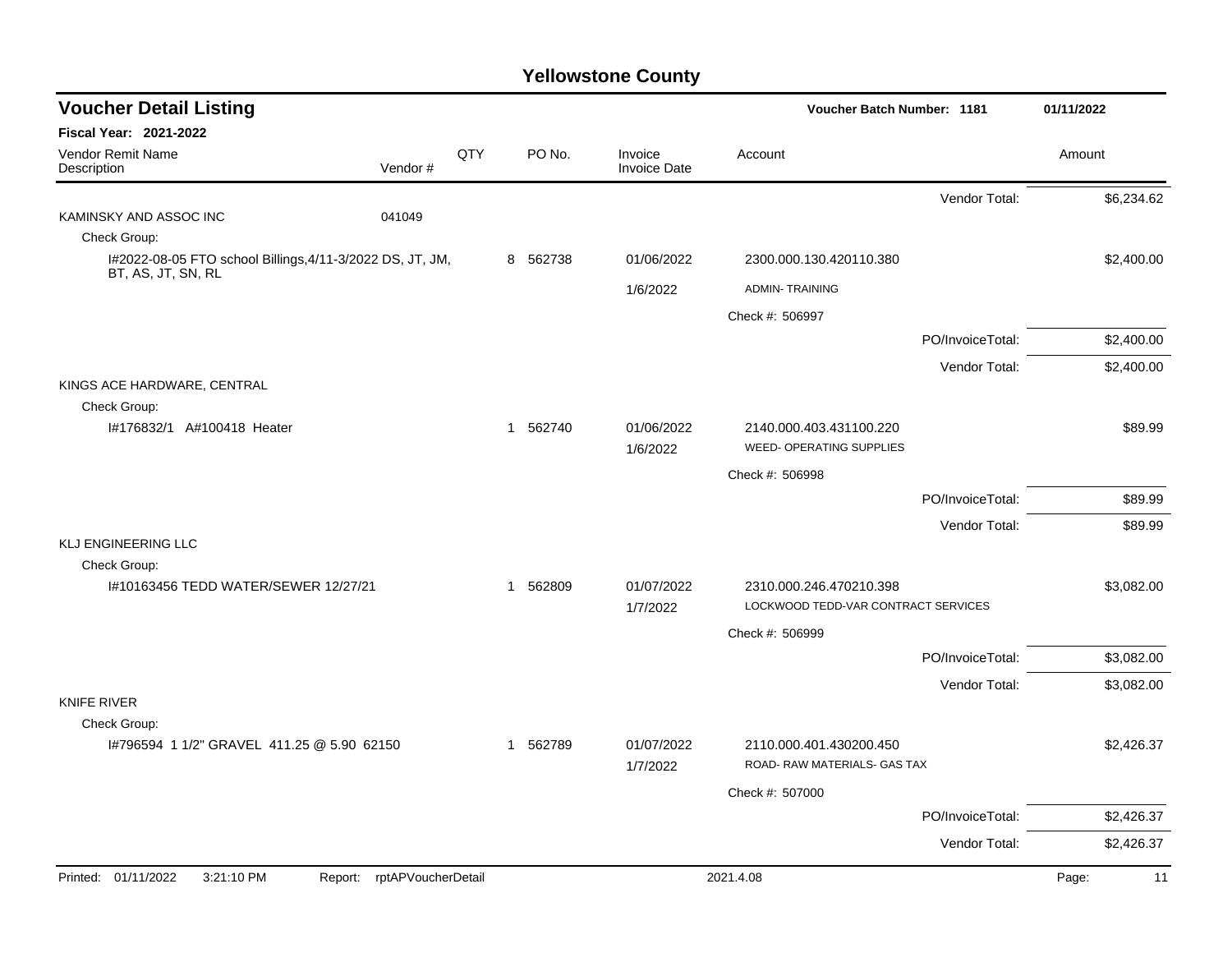| <b>Voucher Detail Listing</b>                                   | Voucher Batch Number: 1181 | 01/11/2022 |             |                                |                                                               |         |
|-----------------------------------------------------------------|----------------------------|------------|-------------|--------------------------------|---------------------------------------------------------------|---------|
| Fiscal Year: 2021-2022                                          |                            |            |             |                                |                                                               |         |
| Vendor Remit Name<br>Description                                | Vendor#                    | QTY        | PO No.      | Invoice<br><b>Invoice Date</b> | Account                                                       | Amount  |
| <b>LAUREL ROTARY CLUB</b>                                       | 003937                     |            |             |                                |                                                               |         |
| Check Group:                                                    |                            |            |             |                                |                                                               |         |
| I#20190372 Lunches                                              |                            |            | 3<br>562763 | 01/07/2022<br>1/7/2022         | 1000.000.100.410100.330<br><b>BOCC- MEMBERSHIP &amp; DUES</b> | \$27.00 |
| I#20190372 Polio Plus Contribution                              |                            |            | 1 562763    | 01/07/2022<br>1/7/2022         | 1000.000.100.410100.330<br><b>BOCC- MEMBERSHIP &amp; DUES</b> | \$2.00  |
| I#20190372 Scholarship Fund Contribution                        |                            |            | 1 562763    | 01/07/2022<br>1/7/2022         | 1000.000.100.410100.330<br>BOCC- MEMBERSHIP & DUES            | \$3.00  |
| I#20190372 Rotary Dues                                          |                            |            | 1 562763    | 01/07/2022<br>1/7/2022         | 1000.000.100.410100.330<br><b>BOCC- MEMBERSHIP &amp; DUES</b> | \$13.00 |
|                                                                 |                            |            |             |                                | Check #: 507001                                               |         |
|                                                                 |                            |            |             |                                | PO/InvoiceTotal:                                              | \$45.00 |
|                                                                 |                            |            |             |                                | Vendor Total:                                                 | \$45.00 |
| <b>MASTERCARD B RUTHERFORD</b>                                  |                            |            |             |                                |                                                               |         |
| Check Group: B RUTHERFORD                                       |                            |            |             |                                |                                                               |         |
| A#5799 Gazette Sub. 12/16/21<br>MASTERCARD<br>P-Card Payee:     |                            |            | 1 562791    | 01/07/2022<br>1/7/2022         | 1000.000.104.410600.220<br>ELECTIONS- OPERATING SUPPLIES      | \$50.00 |
|                                                                 |                            |            |             |                                | Check #: 507029                                               |         |
|                                                                 |                            |            |             |                                | PO/InvoiceTotal:                                              | \$50.00 |
|                                                                 |                            |            |             |                                | Vendor Total:                                                 | \$50.00 |
| <b>MASTERCARD J LERVICK</b>                                     |                            |            |             |                                |                                                               |         |
| Check Group: J LERVICK                                          |                            |            |             |                                |                                                               |         |
| A#2588; Litigation lunch meeting<br>P-Card Payee:<br>MASTERCARD |                            |            | 1 562808    | 01/07/2022<br>1/7/2022         | 2190.000.429.510200.394<br>DEFENSE COSTS-WITNESS & JURY FEES  | \$32.00 |
|                                                                 |                            |            |             |                                | Check #: 507030                                               |         |
|                                                                 |                            |            |             |                                | PO/InvoiceTotal:                                              | \$32.00 |
|                                                                 |                            |            |             |                                | Vendor Total:                                                 | \$32.00 |
| MASTERCARD J LOCKWOOD                                           |                            |            |             |                                |                                                               |         |

Check Group: J LOCKWOOD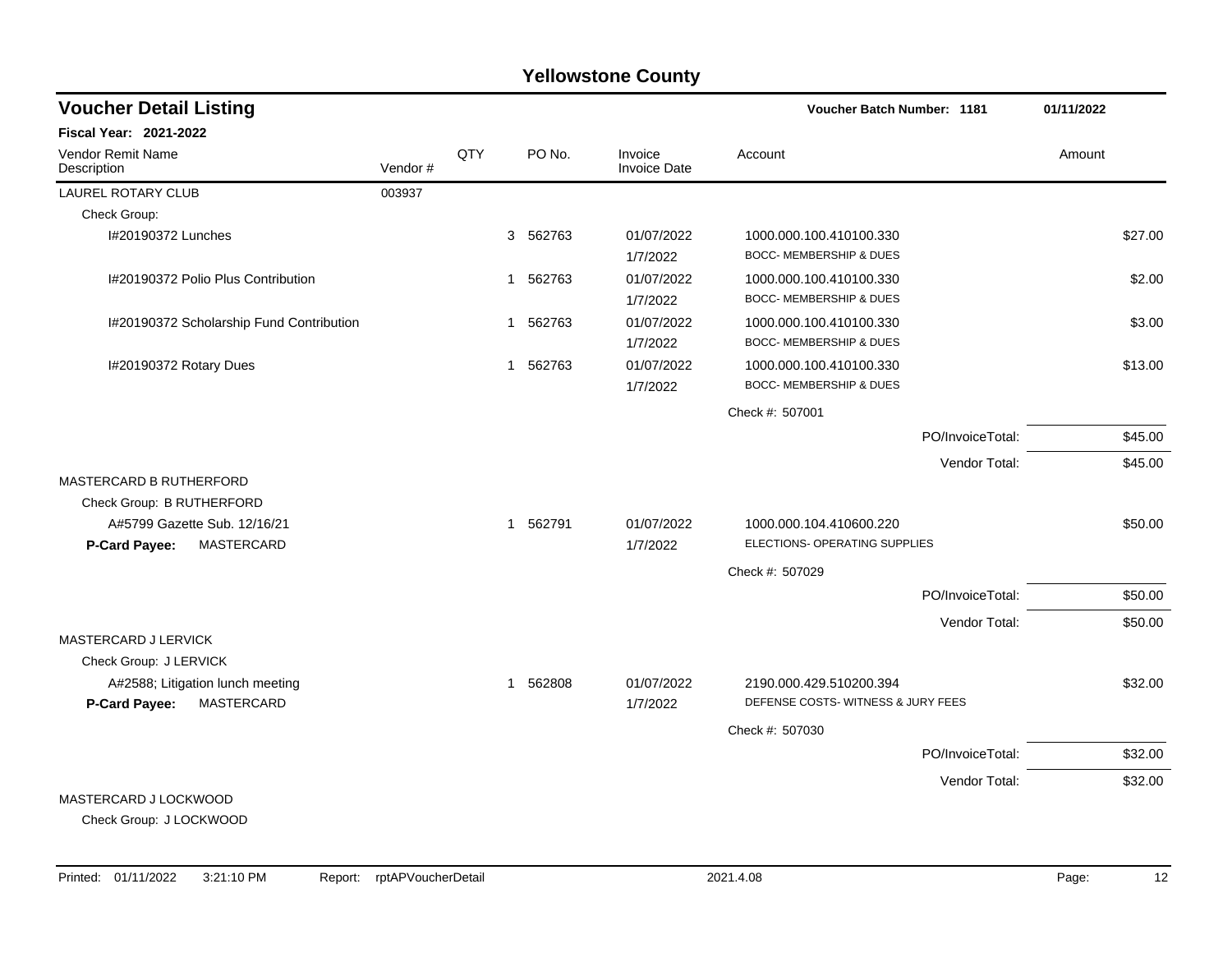| QTY<br>PO No.<br>Invoice<br>Account<br>Amount<br>Vendor#<br><b>Invoice Date</b><br>1 562746<br>A#5985 Educational Supply Materials YCWD 12/15/21<br>01/06/2022<br>2140.000.403.431100.336<br>\$161.33<br><b>MASTERCARD</b><br><b>WEED- PUBLIC RELATIONS</b><br><b>P-Card Payee:</b><br>1/6/2022<br>Check #: 507031<br>\$161.33<br>PO/InvoiceTotal:<br>Vendor Total:<br>\$161.33<br>Check Group: J SLAVICK<br>1 562803<br>01/07/2022<br>1000.000.115.410580.220<br>\$4.99<br>MC 9823- Monthly Charge DNS Management<br>IT-OPERATING SUPPLIES<br>MASTERCARD<br><b>P-Card Payee:</b><br>1/7/2022<br>5 562803<br>01/07/2022<br>\$195.00<br>MC-9823; 2022 URISA Membership GIS Dept<br>6040.000.400.500300.330<br><b>MASTERCARD</b><br>GIS-MEMBERSHIP & DUES<br>P-Card Payee:<br>1/7/2022<br>MC ENDING 9823- YUBIKEY Security Keys-County<br>562803<br>01/07/2022<br>\$1,625.00<br>65<br>1000.000.115.410580.220<br>Attorney - FILEVINE Program Rollout<br><b>MASTERCARD</b><br>IT-OPERATING SUPPLIES<br><b>P-Card Payee:</b><br>1/7/2022<br>Check #: 507032<br>PO/InvoiceTotal:<br>\$1,824.99<br>Vendor Total:<br>\$1,824.99<br>Check Group: M WILLIAMS<br>\$85.00<br>1 562807<br>01/07/2022<br>2190.000.429.510200.394<br>A#2570; Litigation lunch meeting<br>DEFENSE COSTS-WITNESS & JURY FEES<br>MASTERCARD<br>1/7/2022<br>P-Card Payee:<br>A#2570; PACER bill<br>562807<br>01/07/2022<br>\$97.10<br>2190.000.429.510333.537<br>$\mathbf{1}$<br><b>P-Card Payee:</b><br><b>MASTERCARD</b><br>1/7/2022<br>INSUR ADMIN- LEGAL RESEARCH<br>Check #: 507033<br>\$182.10<br>PO/InvoiceTotal:<br>Vendor Total:<br>\$182.10<br>MASTERCARD SHERIFF DEPT TRAINING 2<br>Check Group: SHERIFF DEPT 2<br>\$41.89<br>A#1737: Fuel FTO school Idaho11/28/21 JT<br>1 562743<br>01/06/2022<br>2300.000.130.420110.370<br>P-Card Payee:<br>MASTERCARD<br>1/6/2022<br><b>ADMIN-TRAVEL</b> | <b>Voucher Detail Listing</b>    |  |  | <b>Voucher Batch Number: 1181</b> | 01/11/2022 |
|------------------------------------------------------------------------------------------------------------------------------------------------------------------------------------------------------------------------------------------------------------------------------------------------------------------------------------------------------------------------------------------------------------------------------------------------------------------------------------------------------------------------------------------------------------------------------------------------------------------------------------------------------------------------------------------------------------------------------------------------------------------------------------------------------------------------------------------------------------------------------------------------------------------------------------------------------------------------------------------------------------------------------------------------------------------------------------------------------------------------------------------------------------------------------------------------------------------------------------------------------------------------------------------------------------------------------------------------------------------------------------------------------------------------------------------------------------------------------------------------------------------------------------------------------------------------------------------------------------------------------------------------------------------------------------------------------------------------------------------------------------------------------------------------------------------------------------------------------------------------|----------------------------------|--|--|-----------------------------------|------------|
|                                                                                                                                                                                                                                                                                                                                                                                                                                                                                                                                                                                                                                                                                                                                                                                                                                                                                                                                                                                                                                                                                                                                                                                                                                                                                                                                                                                                                                                                                                                                                                                                                                                                                                                                                                                                                                                                        | Fiscal Year: 2021-2022           |  |  |                                   |            |
|                                                                                                                                                                                                                                                                                                                                                                                                                                                                                                                                                                                                                                                                                                                                                                                                                                                                                                                                                                                                                                                                                                                                                                                                                                                                                                                                                                                                                                                                                                                                                                                                                                                                                                                                                                                                                                                                        | Vendor Remit Name<br>Description |  |  |                                   |            |
|                                                                                                                                                                                                                                                                                                                                                                                                                                                                                                                                                                                                                                                                                                                                                                                                                                                                                                                                                                                                                                                                                                                                                                                                                                                                                                                                                                                                                                                                                                                                                                                                                                                                                                                                                                                                                                                                        |                                  |  |  |                                   |            |
|                                                                                                                                                                                                                                                                                                                                                                                                                                                                                                                                                                                                                                                                                                                                                                                                                                                                                                                                                                                                                                                                                                                                                                                                                                                                                                                                                                                                                                                                                                                                                                                                                                                                                                                                                                                                                                                                        |                                  |  |  |                                   |            |
|                                                                                                                                                                                                                                                                                                                                                                                                                                                                                                                                                                                                                                                                                                                                                                                                                                                                                                                                                                                                                                                                                                                                                                                                                                                                                                                                                                                                                                                                                                                                                                                                                                                                                                                                                                                                                                                                        |                                  |  |  |                                   |            |
|                                                                                                                                                                                                                                                                                                                                                                                                                                                                                                                                                                                                                                                                                                                                                                                                                                                                                                                                                                                                                                                                                                                                                                                                                                                                                                                                                                                                                                                                                                                                                                                                                                                                                                                                                                                                                                                                        |                                  |  |  |                                   |            |
|                                                                                                                                                                                                                                                                                                                                                                                                                                                                                                                                                                                                                                                                                                                                                                                                                                                                                                                                                                                                                                                                                                                                                                                                                                                                                                                                                                                                                                                                                                                                                                                                                                                                                                                                                                                                                                                                        |                                  |  |  |                                   |            |
|                                                                                                                                                                                                                                                                                                                                                                                                                                                                                                                                                                                                                                                                                                                                                                                                                                                                                                                                                                                                                                                                                                                                                                                                                                                                                                                                                                                                                                                                                                                                                                                                                                                                                                                                                                                                                                                                        | MASTERCARD J SLAVICK             |  |  |                                   |            |
|                                                                                                                                                                                                                                                                                                                                                                                                                                                                                                                                                                                                                                                                                                                                                                                                                                                                                                                                                                                                                                                                                                                                                                                                                                                                                                                                                                                                                                                                                                                                                                                                                                                                                                                                                                                                                                                                        |                                  |  |  |                                   |            |
|                                                                                                                                                                                                                                                                                                                                                                                                                                                                                                                                                                                                                                                                                                                                                                                                                                                                                                                                                                                                                                                                                                                                                                                                                                                                                                                                                                                                                                                                                                                                                                                                                                                                                                                                                                                                                                                                        |                                  |  |  |                                   |            |
|                                                                                                                                                                                                                                                                                                                                                                                                                                                                                                                                                                                                                                                                                                                                                                                                                                                                                                                                                                                                                                                                                                                                                                                                                                                                                                                                                                                                                                                                                                                                                                                                                                                                                                                                                                                                                                                                        |                                  |  |  |                                   |            |
|                                                                                                                                                                                                                                                                                                                                                                                                                                                                                                                                                                                                                                                                                                                                                                                                                                                                                                                                                                                                                                                                                                                                                                                                                                                                                                                                                                                                                                                                                                                                                                                                                                                                                                                                                                                                                                                                        |                                  |  |  |                                   |            |
|                                                                                                                                                                                                                                                                                                                                                                                                                                                                                                                                                                                                                                                                                                                                                                                                                                                                                                                                                                                                                                                                                                                                                                                                                                                                                                                                                                                                                                                                                                                                                                                                                                                                                                                                                                                                                                                                        |                                  |  |  |                                   |            |
|                                                                                                                                                                                                                                                                                                                                                                                                                                                                                                                                                                                                                                                                                                                                                                                                                                                                                                                                                                                                                                                                                                                                                                                                                                                                                                                                                                                                                                                                                                                                                                                                                                                                                                                                                                                                                                                                        |                                  |  |  |                                   |            |
|                                                                                                                                                                                                                                                                                                                                                                                                                                                                                                                                                                                                                                                                                                                                                                                                                                                                                                                                                                                                                                                                                                                                                                                                                                                                                                                                                                                                                                                                                                                                                                                                                                                                                                                                                                                                                                                                        |                                  |  |  |                                   |            |
|                                                                                                                                                                                                                                                                                                                                                                                                                                                                                                                                                                                                                                                                                                                                                                                                                                                                                                                                                                                                                                                                                                                                                                                                                                                                                                                                                                                                                                                                                                                                                                                                                                                                                                                                                                                                                                                                        |                                  |  |  |                                   |            |
|                                                                                                                                                                                                                                                                                                                                                                                                                                                                                                                                                                                                                                                                                                                                                                                                                                                                                                                                                                                                                                                                                                                                                                                                                                                                                                                                                                                                                                                                                                                                                                                                                                                                                                                                                                                                                                                                        |                                  |  |  |                                   |            |
|                                                                                                                                                                                                                                                                                                                                                                                                                                                                                                                                                                                                                                                                                                                                                                                                                                                                                                                                                                                                                                                                                                                                                                                                                                                                                                                                                                                                                                                                                                                                                                                                                                                                                                                                                                                                                                                                        | MASTERCARD M WILLIAMS            |  |  |                                   |            |
|                                                                                                                                                                                                                                                                                                                                                                                                                                                                                                                                                                                                                                                                                                                                                                                                                                                                                                                                                                                                                                                                                                                                                                                                                                                                                                                                                                                                                                                                                                                                                                                                                                                                                                                                                                                                                                                                        |                                  |  |  |                                   |            |
|                                                                                                                                                                                                                                                                                                                                                                                                                                                                                                                                                                                                                                                                                                                                                                                                                                                                                                                                                                                                                                                                                                                                                                                                                                                                                                                                                                                                                                                                                                                                                                                                                                                                                                                                                                                                                                                                        |                                  |  |  |                                   |            |
|                                                                                                                                                                                                                                                                                                                                                                                                                                                                                                                                                                                                                                                                                                                                                                                                                                                                                                                                                                                                                                                                                                                                                                                                                                                                                                                                                                                                                                                                                                                                                                                                                                                                                                                                                                                                                                                                        |                                  |  |  |                                   |            |
|                                                                                                                                                                                                                                                                                                                                                                                                                                                                                                                                                                                                                                                                                                                                                                                                                                                                                                                                                                                                                                                                                                                                                                                                                                                                                                                                                                                                                                                                                                                                                                                                                                                                                                                                                                                                                                                                        |                                  |  |  |                                   |            |
|                                                                                                                                                                                                                                                                                                                                                                                                                                                                                                                                                                                                                                                                                                                                                                                                                                                                                                                                                                                                                                                                                                                                                                                                                                                                                                                                                                                                                                                                                                                                                                                                                                                                                                                                                                                                                                                                        |                                  |  |  |                                   |            |
|                                                                                                                                                                                                                                                                                                                                                                                                                                                                                                                                                                                                                                                                                                                                                                                                                                                                                                                                                                                                                                                                                                                                                                                                                                                                                                                                                                                                                                                                                                                                                                                                                                                                                                                                                                                                                                                                        |                                  |  |  |                                   |            |
|                                                                                                                                                                                                                                                                                                                                                                                                                                                                                                                                                                                                                                                                                                                                                                                                                                                                                                                                                                                                                                                                                                                                                                                                                                                                                                                                                                                                                                                                                                                                                                                                                                                                                                                                                                                                                                                                        |                                  |  |  |                                   |            |
|                                                                                                                                                                                                                                                                                                                                                                                                                                                                                                                                                                                                                                                                                                                                                                                                                                                                                                                                                                                                                                                                                                                                                                                                                                                                                                                                                                                                                                                                                                                                                                                                                                                                                                                                                                                                                                                                        |                                  |  |  |                                   |            |
|                                                                                                                                                                                                                                                                                                                                                                                                                                                                                                                                                                                                                                                                                                                                                                                                                                                                                                                                                                                                                                                                                                                                                                                                                                                                                                                                                                                                                                                                                                                                                                                                                                                                                                                                                                                                                                                                        |                                  |  |  |                                   |            |
|                                                                                                                                                                                                                                                                                                                                                                                                                                                                                                                                                                                                                                                                                                                                                                                                                                                                                                                                                                                                                                                                                                                                                                                                                                                                                                                                                                                                                                                                                                                                                                                                                                                                                                                                                                                                                                                                        |                                  |  |  |                                   |            |
|                                                                                                                                                                                                                                                                                                                                                                                                                                                                                                                                                                                                                                                                                                                                                                                                                                                                                                                                                                                                                                                                                                                                                                                                                                                                                                                                                                                                                                                                                                                                                                                                                                                                                                                                                                                                                                                                        |                                  |  |  |                                   |            |
|                                                                                                                                                                                                                                                                                                                                                                                                                                                                                                                                                                                                                                                                                                                                                                                                                                                                                                                                                                                                                                                                                                                                                                                                                                                                                                                                                                                                                                                                                                                                                                                                                                                                                                                                                                                                                                                                        |                                  |  |  |                                   |            |
| 3:21:10 PM<br>rptAPVoucherDetail<br>2021.4.08<br>13<br>Page:<br>Report:                                                                                                                                                                                                                                                                                                                                                                                                                                                                                                                                                                                                                                                                                                                                                                                                                                                                                                                                                                                                                                                                                                                                                                                                                                                                                                                                                                                                                                                                                                                                                                                                                                                                                                                                                                                                | Printed: 01/11/2022              |  |  |                                   |            |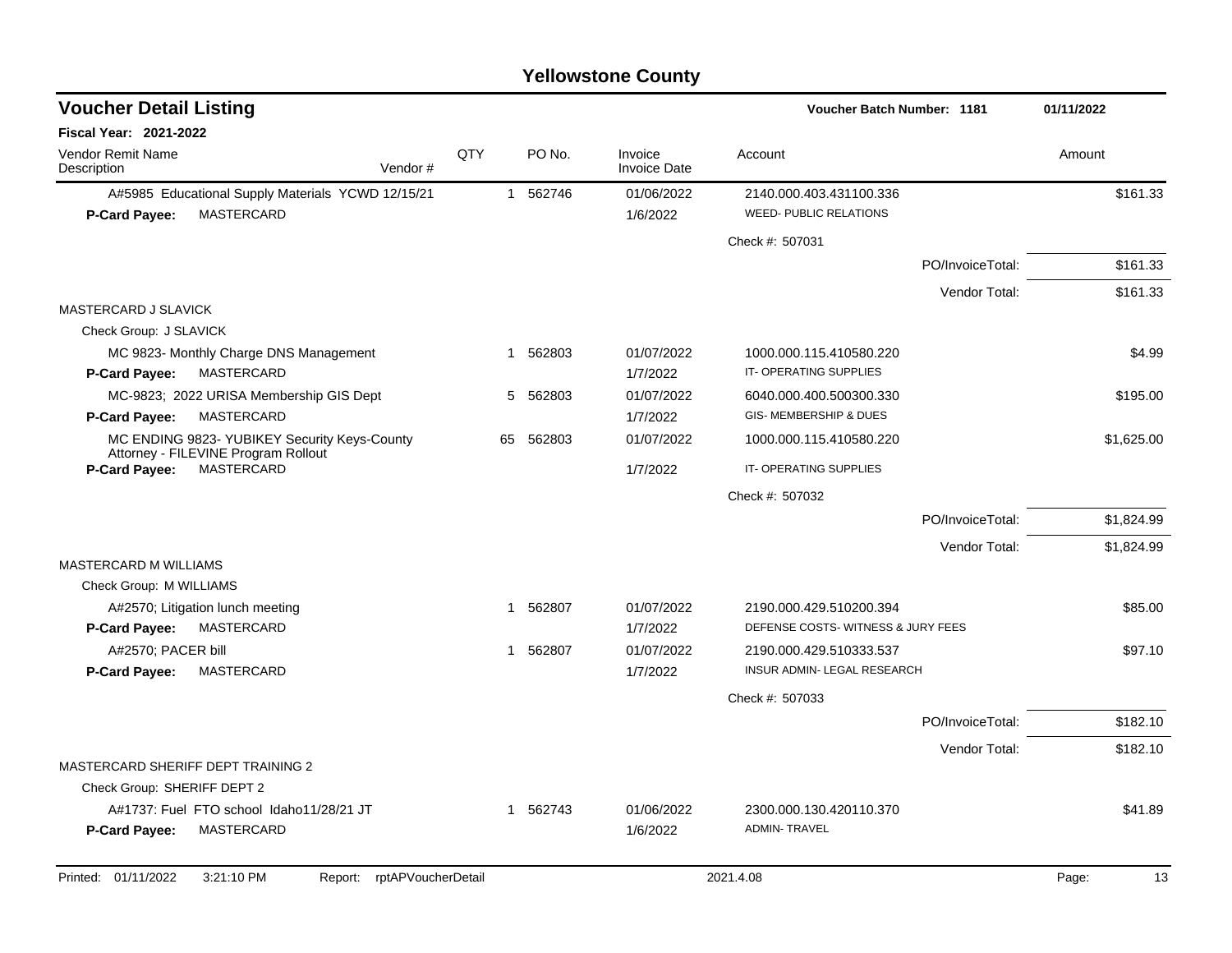| <b>Voucher Detail Listing</b>                                                                 |                               |            |          |                                | <b>Voucher Batch Number: 1181</b>                       |                  | 01/11/2022  |
|-----------------------------------------------------------------------------------------------|-------------------------------|------------|----------|--------------------------------|---------------------------------------------------------|------------------|-------------|
| <b>Fiscal Year: 2021-2022</b>                                                                 |                               |            |          |                                |                                                         |                  |             |
| Vendor Remit Name<br>Description                                                              | Vendor#                       | <b>OTY</b> | PO No.   | Invoice<br><b>Invoice Date</b> | Account                                                 |                  | Amount      |
| A#1737: Fuel FTO school Idaho 12/01/21 JT                                                     |                               |            | 1 562743 | 01/06/2022                     | 2300.000.130.420110.370                                 |                  | \$50.00     |
| <b>MASTERCARD</b><br>P-Card Payee:                                                            |                               |            |          | 1/6/2022                       | <b>ADMIN-TRAVEL</b>                                     |                  |             |
| A#1737: HOTEL FTO school Idaho 11/28-12/03/21 JT<br><b>MASTERCARD</b><br><b>P-Card Payee:</b> |                               |            | 1 562743 | 01/06/2022<br>1/6/2022         | 2300.000.130.420110.370<br><b>ADMIN-TRAVEL</b>          |                  | \$542.40    |
| A#1737: Fuel FTO school Idaho 12/03/21 JT<br>P-Card Payee:<br><b>MASTERCARD</b>               |                               |            | 1 562743 | 01/06/2022<br>1/6/2022         | 2300.000.130.420110.370<br><b>ADMIN-TRAVEL</b>          |                  | \$20.00     |
| A#1737: Fuel FTO school Idaho 12/3/21 JT<br><b>MASTERCARD</b><br><b>P-Card Payee:</b>         |                               |            | 1 562743 | 01/06/2022<br>1/6/2022         | 2300.000.130.420110.370<br><b>ADMIN-TRAVEL</b>          |                  | \$20.00     |
| A#1737: Fuel FTO school Idaho 12/3/21 JT<br><b>MASTERCARD</b><br>P-Card Payee:                |                               | 1          | 562743   | 01/06/2022<br>1/6/2022         | 2300.000.130.420110.370<br><b>ADMIN-TRAVEL</b>          |                  | \$30.00     |
| A#1737: Fuel FTO school Idaho 12/3/21 JT<br><b>MASTERCARD</b><br>P-Card Payee:                |                               |            | 1 562743 | 01/06/2022<br>1/6/2022         | 2300.000.130.420110.370<br><b>ADMIN-TRAVEL</b>          |                  | \$40.00     |
| Coroner's inquest lodging<br><b>P-Card Payee:</b><br><b>MASTERCARD</b>                        |                               | 1          | 562743   | 01/06/2022<br>1/6/2022         | 2300.000.126.420800.394<br>CORONER-WITNESS & JURY FEES  |                  | \$455.44    |
|                                                                                               |                               |            |          |                                | Check #: 507034                                         |                  |             |
|                                                                                               |                               |            |          |                                |                                                         | PO/InvoiceTotal: | \$1,199.73  |
|                                                                                               |                               |            |          |                                |                                                         | Vendor Total:    | \$1,199.73  |
| MODERN MACHINERY CO INC<br>Check Group:                                                       | 004265                        |            |          |                                |                                                         |                  |             |
| I#2771290 PS CRUSHER PARTS                                                                    |                               | -1         | 562765   | 01/07/2022<br>1/7/2022         | 2110.000.401.430200.361<br><b>ROAD- VEHICLE REPAIRS</b> |                  | \$260.97    |
| 1#2771288 PS 8" GRADER BLADES                                                                 |                               | 100        | 562765   | 01/07/2022<br>1/7/2022         | 2110.000.401.430200.361<br>ROAD- VEHICLE REPAIRS        |                  | \$14,407.00 |
| 1#2771289 PS CRUSHER PARTS                                                                    |                               |            | 1 562765 | 01/07/2022<br>1/7/2022         | 2110.000.401.430200.361<br>ROAD-VEHICLE REPAIRS         |                  | \$1,142.76  |
| 1#2771294 PS CRUSHER PARTS                                                                    |                               |            | 1 562765 | 01/07/2022<br>1/7/2022         | 2110.000.401.430200.361<br>ROAD- VEHICLE REPAIRS        |                  | \$921.92    |
| I#2771311 PS CRUSHER PARTS                                                                    |                               |            | 1 562765 | 01/07/2022<br>1/7/2022         | 2110.000.401.430200.361<br>ROAD-VEHICLE REPAIRS         |                  | \$880.88    |
| I#2771291 PS CRUSHER PARTS                                                                    |                               |            | 1 562765 | 01/07/2022<br>1/7/2022         | 2110.000.401.430200.361<br>ROAD- VEHICLE REPAIRS        |                  | \$382.19    |
| Printed: 01/11/2022<br>3:21:10 PM                                                             | rptAPVoucherDetail<br>Report: |            |          |                                | 2021.4.08                                               |                  | Page:<br>14 |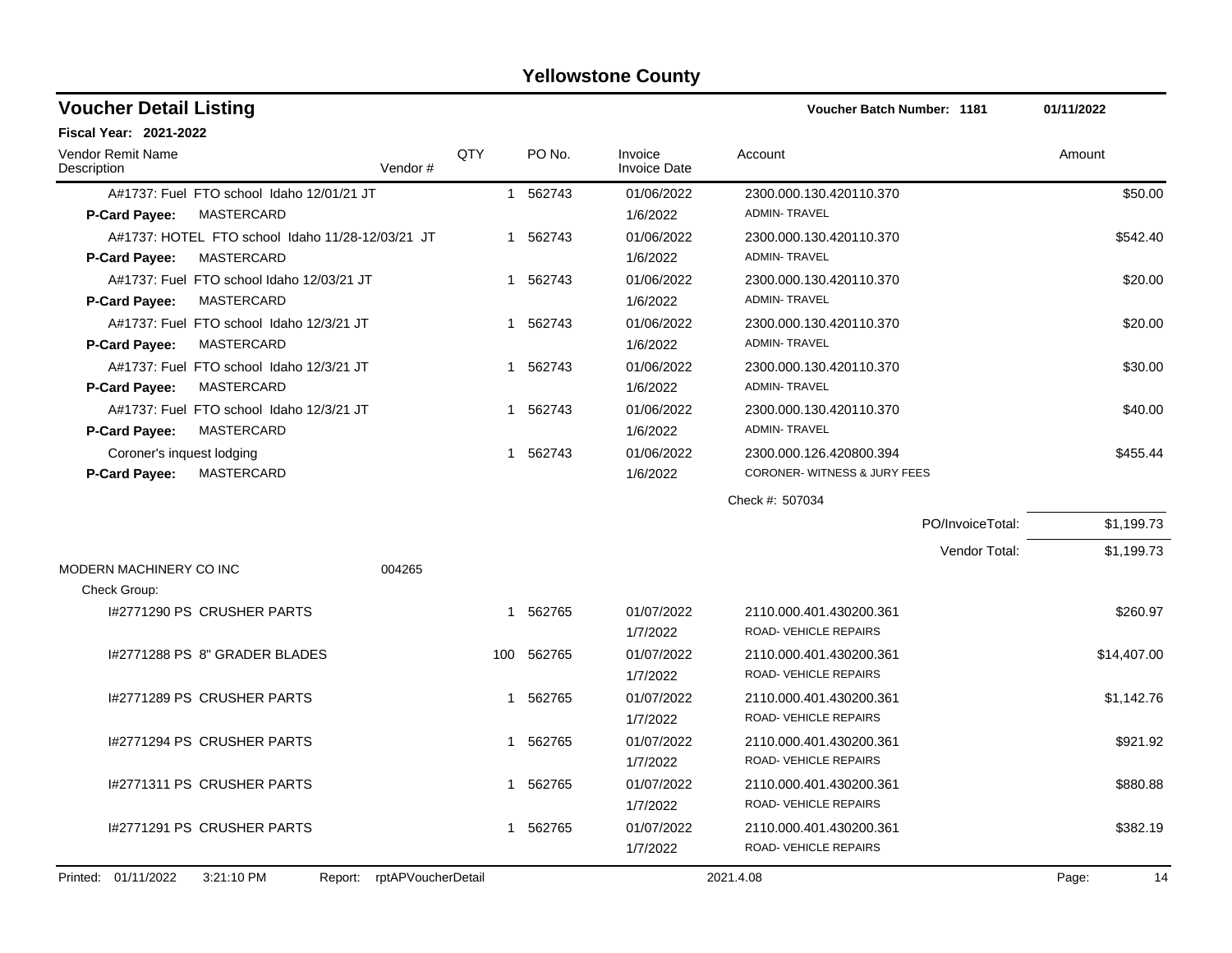| <b>Voucher Detail Listing</b>                           |                               |     |                        |                                |                                                                        | Voucher Batch Number: 1181 |             |
|---------------------------------------------------------|-------------------------------|-----|------------------------|--------------------------------|------------------------------------------------------------------------|----------------------------|-------------|
| <b>Fiscal Year: 2021-2022</b>                           |                               |     |                        |                                |                                                                        |                            |             |
| Vendor Remit Name<br>Description                        | Vendor#                       | QTY | PO No.                 | Invoice<br><b>Invoice Date</b> | Account                                                                |                            | Amount      |
|                                                         |                               |     |                        |                                | Check #: 507002                                                        |                            |             |
|                                                         |                               |     |                        |                                |                                                                        | PO/InvoiceTotal:           | \$17,995.72 |
|                                                         |                               |     |                        |                                |                                                                        | Vendor Total:              | \$17,995.72 |
| <b>MONTANA DAKOTA UTILITIES</b><br>Check Group:         | 040762                        |     |                        |                                |                                                                        |                            |             |
| A#94449010001 122021 GAS FOR SHOP                       |                               |     | 1 562781               | 01/07/2022<br>1/7/2022         | 2110.000.401.430200.340<br>ROAD- UTILITIES                             |                            | \$1,171.57  |
| A#81294310008 122021 GAS FOR STORAGE BLDG               |                               |     | 1 562781               | 01/07/2022<br>1/7/2022         | 2110.000.401.430200.340<br>ROAD- UTILITIES                             |                            | \$552.82    |
|                                                         |                               |     |                        |                                | Check #: 507003                                                        |                            |             |
|                                                         |                               |     |                        |                                |                                                                        | PO/InvoiceTotal:           | \$1,724.39  |
| Check Group:<br>A#15449010006; 3165 KING AVE E 12/30/21 |                               |     | 1 562782               | 1/07/2022<br>1/7/2022          | 2300.000.146.411200.344<br><b>FACILITIES JAIL- GAS</b>                 |                            | \$8,505.65  |
|                                                         |                               |     |                        |                                | Check #: 507003                                                        |                            |             |
|                                                         |                               |     |                        |                                |                                                                        | PO/InvoiceTotal:           | \$8,505.65  |
|                                                         |                               |     |                        |                                |                                                                        | Vendor Total:              | \$10,230.04 |
| <b>MONTANA WYOMING SYSTEMS</b><br>Check Group:          | 004387                        |     |                        |                                |                                                                        |                            |             |
| 1#38052 1/1/22 FIRE ALARM MONITORING 1/1-12/31/22       |                               |     | 562752<br>$\mathbf{1}$ | 01/07/2022<br>1/7/2022         | 5810.000.552.460442.398<br>METRA FACILITIES- VARIABLE CONTRACT SERVICE |                            | \$300.00    |
| I #38103 1/1/22 AG BARN FIRE ALARM MONITORING           |                               |     | 562752<br>$\mathbf{1}$ | 01/07/2022<br>1/7/2022         | 5810.000.552.460442.398<br>METRA FACILITIES- VARIABLE CONTRACT SERVICE |                            | \$300.00    |
|                                                         |                               |     |                        |                                | Check #: 507004                                                        |                            |             |
|                                                         |                               |     |                        |                                |                                                                        | PO/InvoiceTotal:           | \$600.00    |
|                                                         |                               |     |                        |                                |                                                                        | Vendor Total:              | \$600.00    |
| <b>MOUNTAIN ALARM</b><br>Check Group:                   |                               |     |                        |                                |                                                                        |                            |             |
| A#005926 - I#2634829; JAN Alarm Monitoring 1/1-1/31/22  |                               |     | 1 562747               | 01/06/2022<br>1/6/2022         | 7302.000.726.430900.362<br>HUNTLEY PROJ CEM- MAINT & REPAIRS           |                            | \$97.90     |
| Printed: 01/11/2022<br>3:21:10 PM                       | rptAPVoucherDetail<br>Report: |     |                        |                                | 2021.4.08                                                              |                            | Page:<br>15 |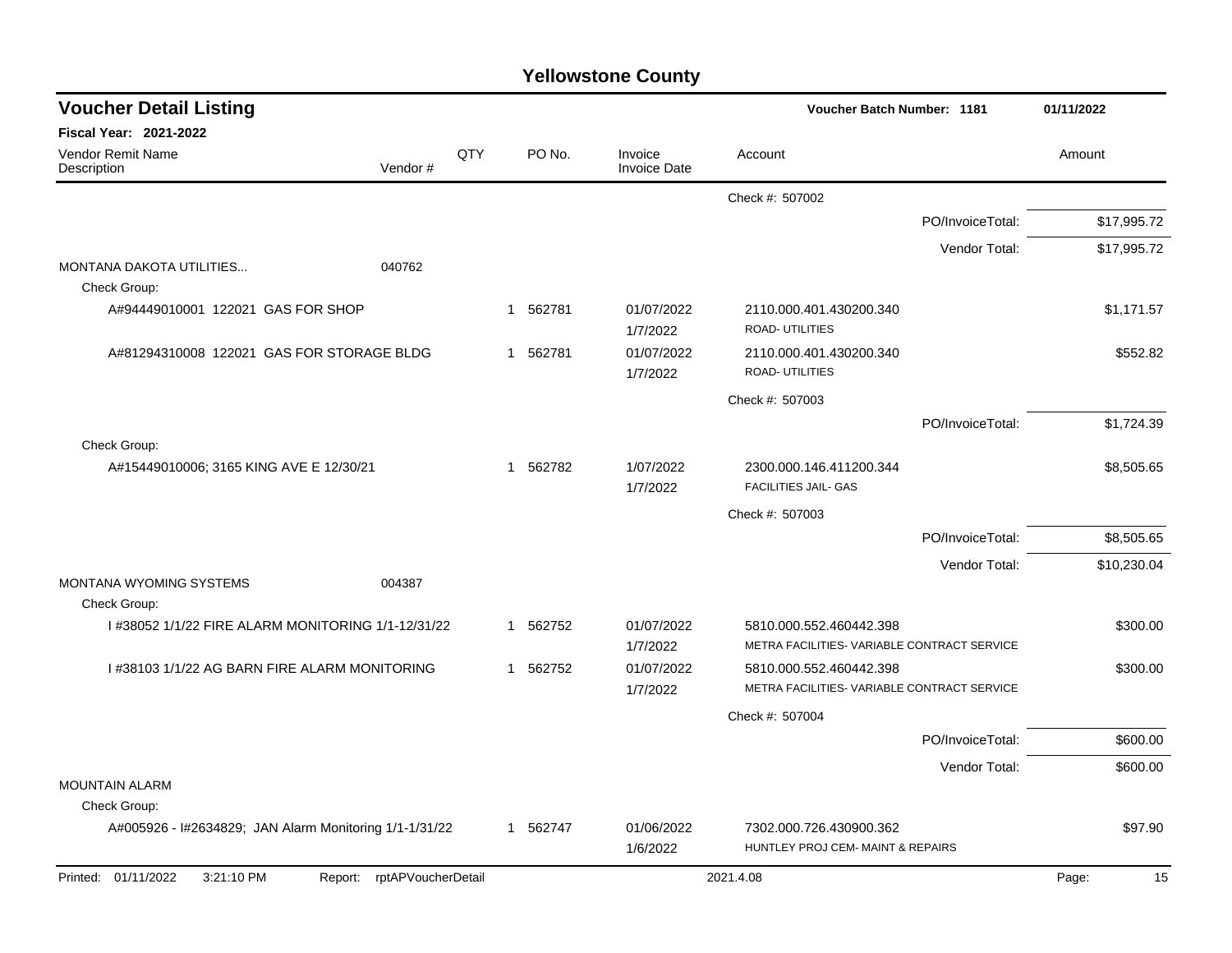| <b>Voucher Detail Listing</b>                                   |     |   |          |                                | <b>Voucher Batch Number: 1181</b>                       | 01/11/2022   |
|-----------------------------------------------------------------|-----|---|----------|--------------------------------|---------------------------------------------------------|--------------|
| <b>Fiscal Year: 2021-2022</b>                                   |     |   |          |                                |                                                         |              |
| Vendor Remit Name<br>Description<br>Vendor#                     | QTY |   | PO No.   | Invoice<br><b>Invoice Date</b> | Account                                                 | Amount       |
|                                                                 |     |   |          |                                | Check #: 507005                                         |              |
|                                                                 |     |   |          |                                | PO/InvoiceTotal:                                        | \$97.90      |
| Check Group:                                                    |     |   |          |                                |                                                         |              |
| 1#2639524 1/1/22 ARENA ALARM MONITORING<br>$1/1 - 1/31/22$      |     |   | 1 562813 | 01/07/2022                     | 5810.000.552.460442.398                                 | \$34.10      |
|                                                                 |     |   |          | 1/7/2022                       | METRA FACILITIES- VARIABLE CONTRACT SERVICE             |              |
| 1#2639525 1/1/22 BOX OFFICE ALARM MONITORING<br>1/1-1/31/22     |     |   | 1 562813 | 01/07/2022                     | 5810.000.556.460442.398                                 | \$39.05      |
|                                                                 |     |   |          | 1/7/2022                       | METRA ADMISSIONS- VARIABLE CONTRACT<br><b>SERVICES</b>  |              |
| 1#2639525 1/1/22 BOX OFFICE ALARM MONITORING<br>$1/1 - 1/31/22$ |     |   | 1 562813 | 01/07/2022                     | 5810.000.552.460442.398                                 | \$22.00      |
|                                                                 |     |   |          | 1/7/2022                       | METRA FACILITIES- VARIABLE CONTRACT SERVICE             |              |
| 1#2635028 1/1/22 BOX OFFICE ALARM TEST & INSPECT                |     |   | 1 562813 | 01/07/2022                     | 5810.000.552.460442.398                                 | \$60.00      |
|                                                                 |     |   |          | 1/7/2022                       | METRA FACILITIES- VARIABLE CONTRACT SERVICE             |              |
|                                                                 |     |   |          |                                | Check #: 507005                                         |              |
|                                                                 |     |   |          |                                | PO/InvoiceTotal:                                        | \$155.15     |
|                                                                 |     |   |          |                                | Vendor Total:                                           | \$253.05     |
| <b>NAPA AUTO PARTS</b><br>020015                                |     |   |          |                                |                                                         |              |
| Check Group:                                                    |     |   |          |                                |                                                         |              |
| 1#3977-00-354255 OIL FILTERS                                    |     |   | 1 562756 | 01/07/2022<br>1/7/2022         | 2110.000.401.430200.361<br><b>ROAD- VEHICLE REPAIRS</b> | \$10.04      |
| 1#3977-00-354239 OIL FILTERS                                    |     | 1 | 562756   | 01/07/2022                     | 2110.000.401.430200.361                                 | \$54.40      |
|                                                                 |     |   |          | 1/7/2022                       | ROAD-VEHICLE REPAIRS                                    |              |
| 1#3977-00-354814 LED LIGHTS                                     |     | 1 | 562756   | 01/07/2022<br>1/7/2022         | 2110.000.401.430200.361<br><b>ROAD- VEHICLE REPAIRS</b> | \$160.26     |
| I#3977-00-349777 RETURN                                         |     |   | 1 562756 | 01/07/2022                     | 2110.000.401.430200.361                                 | (\$1,486.43) |
|                                                                 |     |   |          | 1/7/2022                       | <b>ROAD- VEHICLE REPAIRS</b>                            |              |
| 1#3977-00-356011 AIR VALVE                                      |     | 1 | 562756   | 01/07/2022                     | 2110.000.401.430200.361                                 | \$157.78     |
|                                                                 |     |   |          | 1/7/2022                       | ROAD-VEHICLE REPAIRS                                    |              |
| 1#3977-00-356705 FILTER                                         |     | 1 | 562756   | 01/07/2022                     | 2110.000.401.430200.361                                 | \$23.68      |
|                                                                 |     |   |          | 1/7/2022                       | <b>ROAD- VEHICLE REPAIRS</b>                            |              |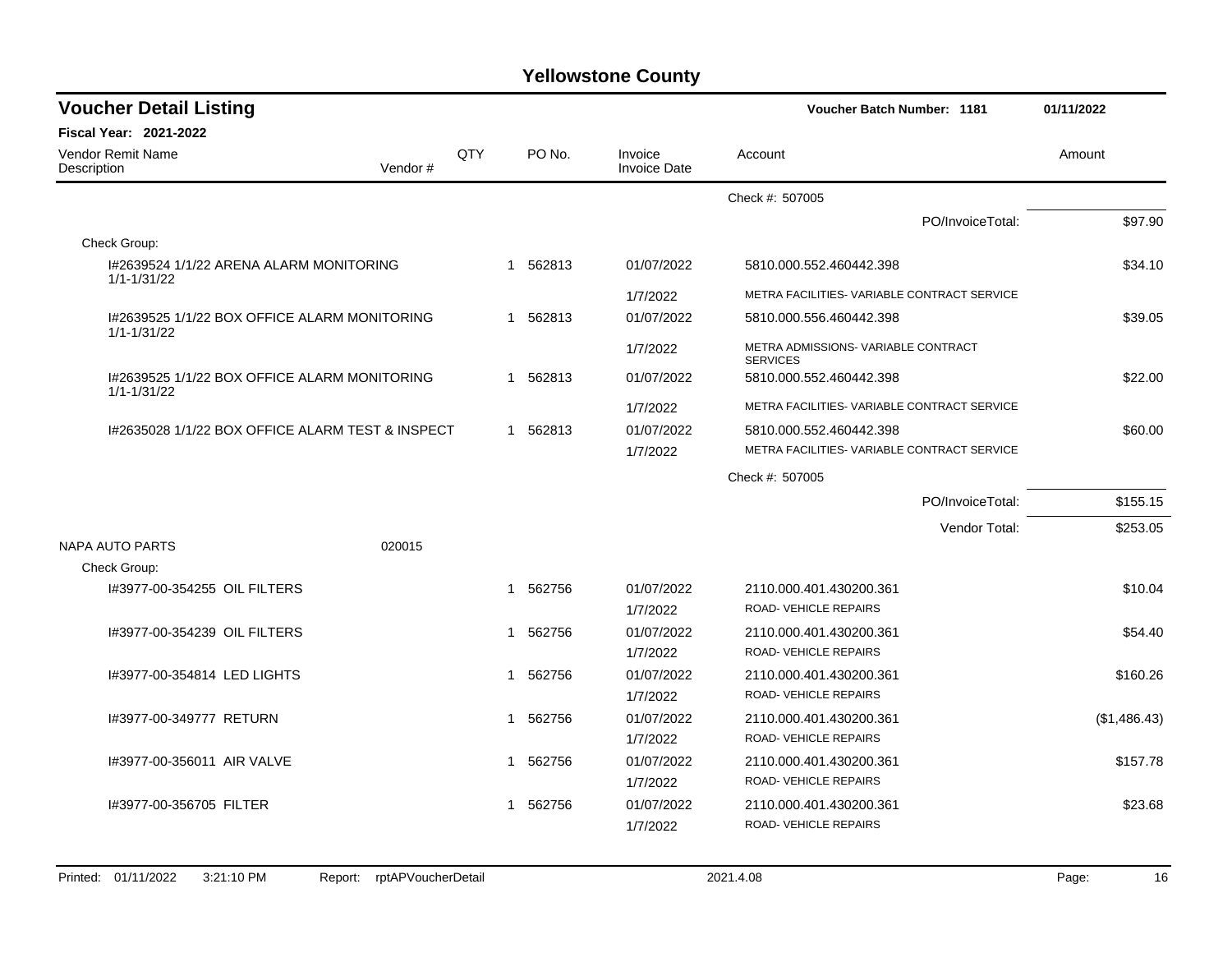| <b>Voucher Detail Listing</b>                                   |     |             |                                | <b>Voucher Batch Number: 1181</b>                               |                  | 01/11/2022  |
|-----------------------------------------------------------------|-----|-------------|--------------------------------|-----------------------------------------------------------------|------------------|-------------|
| <b>Fiscal Year: 2021-2022</b>                                   |     |             |                                |                                                                 |                  |             |
| <b>Vendor Remit Name</b><br>Description<br>Vendor#              | QTY | PO No.      | Invoice<br><b>Invoice Date</b> | Account                                                         |                  | Amount      |
| I#3977-00-356439 BRAKES, BEAMS, FILTERS                         |     | 1 562756    | 01/07/2022<br>1/7/2022         | 2110.000.401.430200.361<br>ROAD-VEHICLE REPAIRS                 |                  | \$369.75    |
| I#3977-00-355062 INVENTORY                                      |     | 1 562756    | 01/07/2022<br>1/7/2022         | 2110.000.401.430200.361<br>ROAD-VEHICLE REPAIRS                 |                  | \$87.96     |
| 1#3977-00-354245 ALIGNMENT BAR                                  |     | 1 562756    | 01/07/2022<br>1/7/2022         | 2110.000.401.430200.361<br>ROAD-VEHICLE REPAIRS                 |                  | \$43.99     |
| I#3977-00-356784 RETURN                                         |     | 562756<br>1 | 01/07/2022<br>1/7/2022         | 2110.000.401.430200.361<br>ROAD-VEHICLE REPAIRS                 |                  | (\$300.00)  |
| I#3977-00-356853 WINDOW KIT, CABLE                              |     | 562756<br>1 | 01/07/2022<br>1/7/2022         | 2110.000.401.430200.361<br>ROAD-VEHICLE REPAIRS                 |                  | \$306.96    |
| 1#3977-00-358777 LENS, BLADES, PLUG                             |     | 562756<br>1 | 01/07/2022<br>1/7/2022         | 2110.000.401.430200.361<br><b>ROAD- VEHICLE REPAIRS</b>         |                  | \$318.63    |
| 1#3977-00-362340 WATER PUMP                                     |     | 562756<br>1 | 01/07/2022<br>1/7/2022         | 2110.000.401.430200.361<br>ROAD-VEHICLE REPAIRS                 |                  | \$89.89     |
| 1#3977-00-359907 SILICONE GUAGE                                 |     | 562756<br>1 | 01/07/2022<br>1/7/2022         | 2110.000.401.430200.240<br>ROAD- REPAIR & MAINT SUPPLIES        |                  | \$41.30     |
| I#3977-00-361009 PIGTAIL, OIL FILTERS, WIPER<br><b>BLADES</b>   |     | 1 562756    | 01/07/2022                     | 2110.000.401.430200.361                                         |                  | \$138.70    |
|                                                                 |     |             | 1/7/2022                       | <b>ROAD- VEHICLE REPAIRS</b>                                    |                  |             |
|                                                                 |     |             |                                | Check #: 507006                                                 |                  |             |
| Check Group:                                                    |     |             |                                |                                                                 | PO/InvoiceTotal: | \$16.91     |
| 1#412400223496 1/3/22 WELDING SUPPLIES                          |     | 562757<br>1 | 1/07/2022<br>1/7/2022          | 5810.000.552.460442.220<br>METRA FACILITIES- OPERATING SUPPLIES |                  | \$222.69    |
|                                                                 |     |             |                                | Check #: 507006                                                 |                  |             |
|                                                                 |     |             |                                |                                                                 | PO/InvoiceTotal: | \$222.69    |
| NORTHWESTERN ENERGY<br>045035<br>Check Group:                   |     |             |                                |                                                                 | Vendor Total:    | \$239.60    |
| A#0256637-0 122121 WISE LANE & SHILOH                           |     | 1 562779    | 01/07/2022<br>1/7/2022         | 2110.000.401.430260.341<br>ROAD- ELECTRICITY                    |                  | \$20.43     |
| Printed: 01/11/2022<br>Report: rptAPVoucherDetail<br>3:21:10 PM |     |             |                                | 2021.4.08                                                       |                  | 17<br>Page: |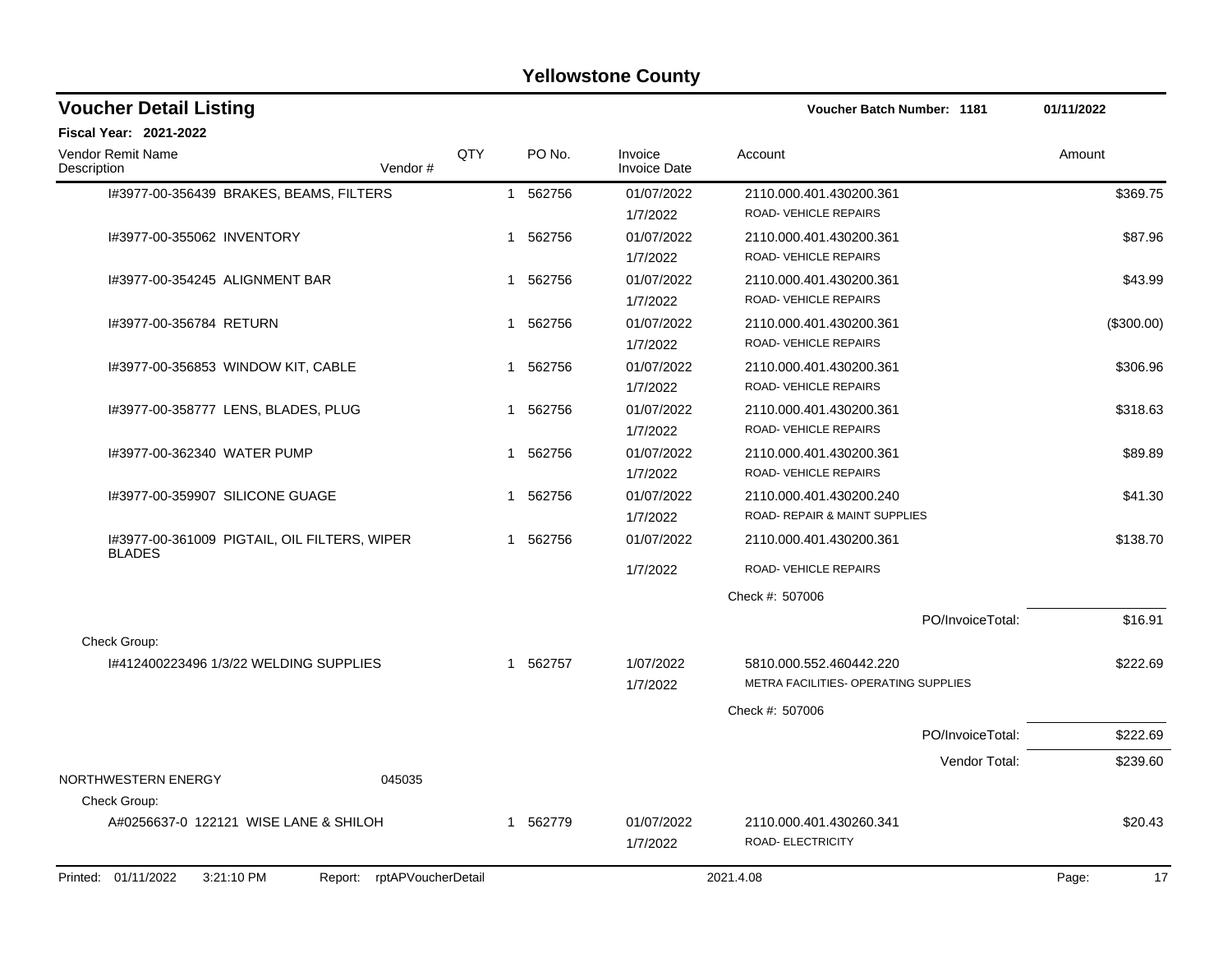|                                      |                                                 |        |                                                                                                      |                                                   |                  | 01/11/2022                 |
|--------------------------------------|-------------------------------------------------|--------|------------------------------------------------------------------------------------------------------|---------------------------------------------------|------------------|----------------------------|
|                                      |                                                 |        |                                                                                                      |                                                   |                  |                            |
| Vendor#                              | QTY                                             | PO No. | Invoice<br><b>Invoice Date</b>                                                                       | Account                                           |                  | Amount                     |
|                                      |                                                 |        | 01/07/2022<br>1/7/2022                                                                               | 2110.000.401.430200.340<br>ROAD- UTILITIES        |                  | \$6.90                     |
|                                      |                                                 |        | 01/07/2022<br>1/7/2022                                                                               | 2110.000.401.430200.340<br>ROAD- UTILITIES        |                  | \$6.37                     |
|                                      |                                                 | 562779 | 01/07/2022<br>1/7/2022                                                                               | 2110.000.401.430200.340<br>ROAD- UTILITIES        |                  | \$936.07                   |
|                                      |                                                 |        | 01/07/2022<br>1/7/2022                                                                               | 2110.000.401.430200.340<br>ROAD- UTILITIES        |                  | \$221.86                   |
|                                      |                                                 |        |                                                                                                      | Check #: 507007                                   |                  |                            |
|                                      |                                                 |        |                                                                                                      |                                                   | PO/InvoiceTotal: | \$1,191.63                 |
|                                      |                                                 |        |                                                                                                      |                                                   | Vendor Total:    | \$1,191.63                 |
|                                      |                                                 |        |                                                                                                      |                                                   |                  |                            |
|                                      |                                                 |        | 01/07/2022<br>1/7/2022                                                                               | 2110.000.401.430200.361<br>ROAD- VEHICLE REPAIRS  |                  | \$37.96                    |
| I#1548-191681 REDLIGHTS, OIL FILTERS |                                                 | 562786 | 01/07/2022<br>1/7/2022                                                                               | 2110.000.401.430200.361<br>ROAD- VEHICLE REPAIRS  |                  | \$75.08                    |
|                                      |                                                 |        | 01/07/2022<br>1/7/2022                                                                               | 2110.000.401.430200.361<br>ROAD- VEHICLE REPAIRS  |                  | (\$2.26)                   |
|                                      |                                                 |        |                                                                                                      | Check #: 507008                                   |                  |                            |
|                                      |                                                 |        |                                                                                                      |                                                   | PO/InvoiceTotal: | \$110.78                   |
| 039112                               |                                                 |        |                                                                                                      |                                                   | Vendor Total:    | \$110.78                   |
|                                      |                                                 |        |                                                                                                      |                                                   |                  |                            |
|                                      |                                                 |        | 01/07/2022<br>1/7/2022                                                                               | 1000.000.199.411800.336<br>MISC- PUBLIC RELATIONS |                  | \$32.00                    |
|                                      |                                                 |        |                                                                                                      | Check #: 507009                                   |                  |                            |
|                                      |                                                 |        |                                                                                                      |                                                   | PO/InvoiceTotal: | \$32.00                    |
|                                      | Windmill, Meeting w/ Steve Solberg on MetraPark |        | 1 562779<br>1 562779<br>$\mathbf{1}$<br>1 562779<br>1 562786<br>$\mathbf{1}$<br>1 562786<br>1 562754 |                                                   |                  | Voucher Batch Number: 1181 |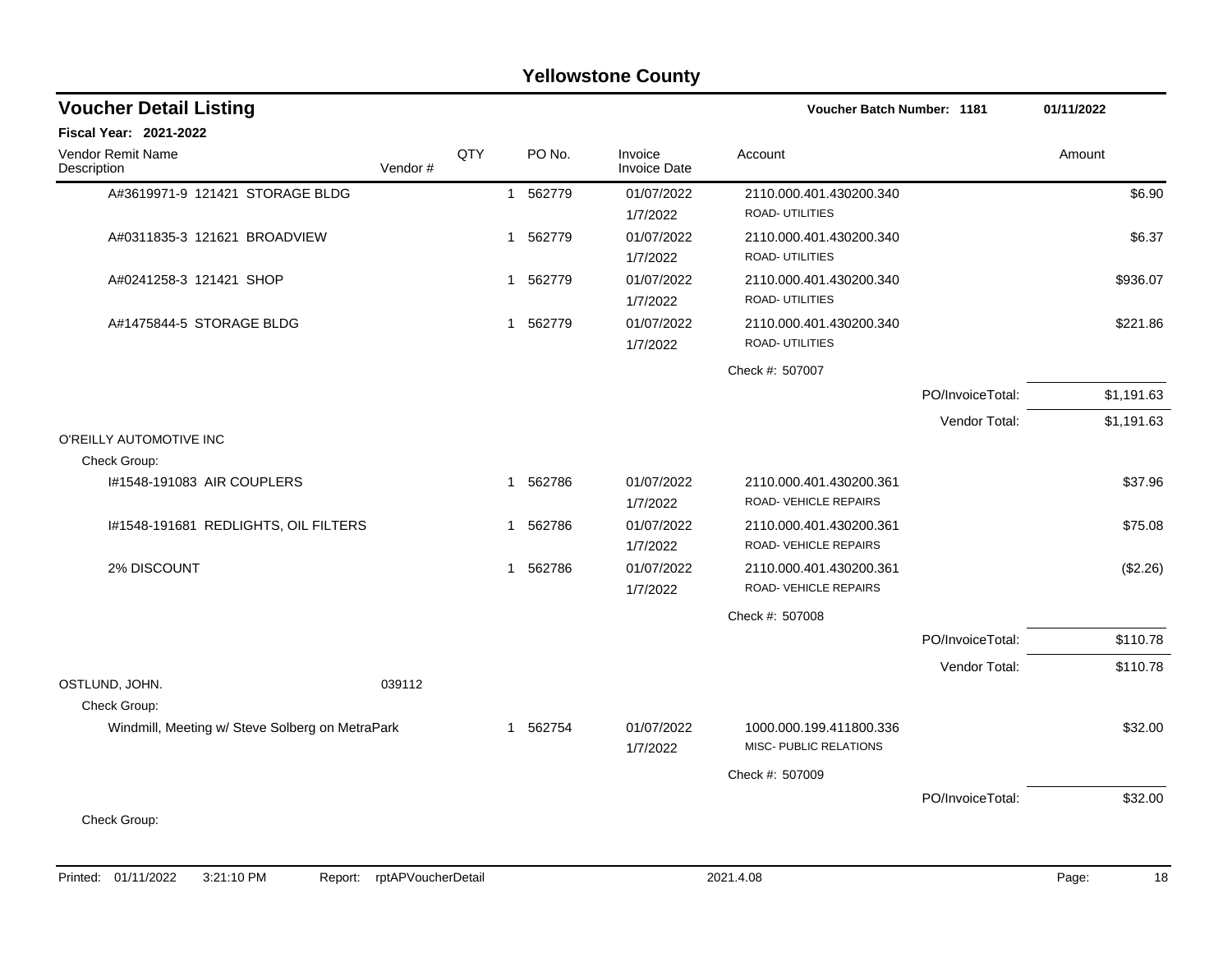|                                                       |                    |     |          | <b>Yellowstone County</b>      |                                                          |                  |             |
|-------------------------------------------------------|--------------------|-----|----------|--------------------------------|----------------------------------------------------------|------------------|-------------|
| <b>Voucher Detail Listing</b>                         |                    |     |          |                                | Voucher Batch Number: 1181                               |                  | 01/11/2022  |
| Fiscal Year: 2021-2022                                |                    |     |          |                                |                                                          |                  |             |
| Vendor Remit Name<br>Description                      | Vendor#            | QTY | PO No.   | Invoice<br><b>Invoice Date</b> | Account                                                  |                  | Amount      |
| Mileage for December 2021                             |                    | 363 | 562755   | 1/07/2022<br>1/7/2022          | 1000.000.100.410100.372<br><b>BOCC- TRAVEL OSTLUND</b>   |                  | \$203.28    |
|                                                       |                    |     |          |                                | Check #: 507009                                          |                  |             |
|                                                       |                    |     |          |                                |                                                          | PO/InvoiceTotal: | \$203.28    |
|                                                       |                    |     |          |                                |                                                          | Vendor Total:    | \$235.28    |
| <b>PACIFIC STEEL</b>                                  | 004900             |     |          |                                |                                                          |                  |             |
| Check Group:<br>I#7870175 HR FLAT                     |                    | -1  | 562766   | 01/07/2022<br>1/7/2022         | 2110.000.401.430200.361<br>ROAD- VEHICLE REPAIRS         |                  | \$74.94     |
|                                                       |                    |     |          |                                | Check #: 507010                                          |                  |             |
|                                                       |                    |     |          |                                |                                                          | PO/InvoiceTotal: | \$74.94     |
|                                                       |                    |     |          |                                |                                                          | Vendor Total:    | \$74.94     |
| PAT McCARTHY PRODUCTIONS INC<br>Check Group:          |                    |     |          |                                |                                                          |                  |             |
| I#41242: Street Crimes Reg Billings 4/4-6/2022 CE, MK |                    |     | 2 562744 | 01/06/2022<br>1/6/2022         | 2300.000.130.420110.380<br><b>ADMIN-TRAINING</b>         |                  | \$900.00    |
|                                                       |                    |     |          |                                | Check #: 507011                                          |                  |             |
|                                                       |                    |     |          |                                |                                                          | PO/InvoiceTotal: | \$900.00    |
|                                                       |                    |     |          |                                |                                                          | Vendor Total:    | \$900.00    |
| PEPSI COLA BOTTLING<br>Check Group:                   | 004960             |     |          |                                |                                                          |                  |             |
| I#301235 12/23/21 FOOD SUPPLY                         |                    | -1  | 562767   | 01/07/2022<br>1/7/2022         | 5810.000.553.460442.223<br>METRA CONCESSIONS- FOOD       |                  | \$1,098.00  |
|                                                       |                    |     |          |                                | Check #: 507012                                          |                  |             |
|                                                       |                    |     |          |                                |                                                          | PO/InvoiceTotal: | \$1,098.00  |
|                                                       |                    |     |          |                                |                                                          | Vendor Total:    | \$1,098.00  |
| PERKINS & WILL<br>Check Group:                        |                    |     |          |                                |                                                          |                  |             |
| I#222125.000-187777 METRA MASTERPLAN 12/31/21         |                    |     | 1 562817 | 01/07/2022<br>1/7/2022         | 2900.000.280.411800.397<br>PILT- FIXED CONTRACT SERVICES |                  | \$19,500.00 |
| Printed: 01/11/2022<br>3:21:10 PM<br>Report:          | rptAPVoucherDetail |     |          |                                | 2021.4.08                                                |                  | 19<br>Page: |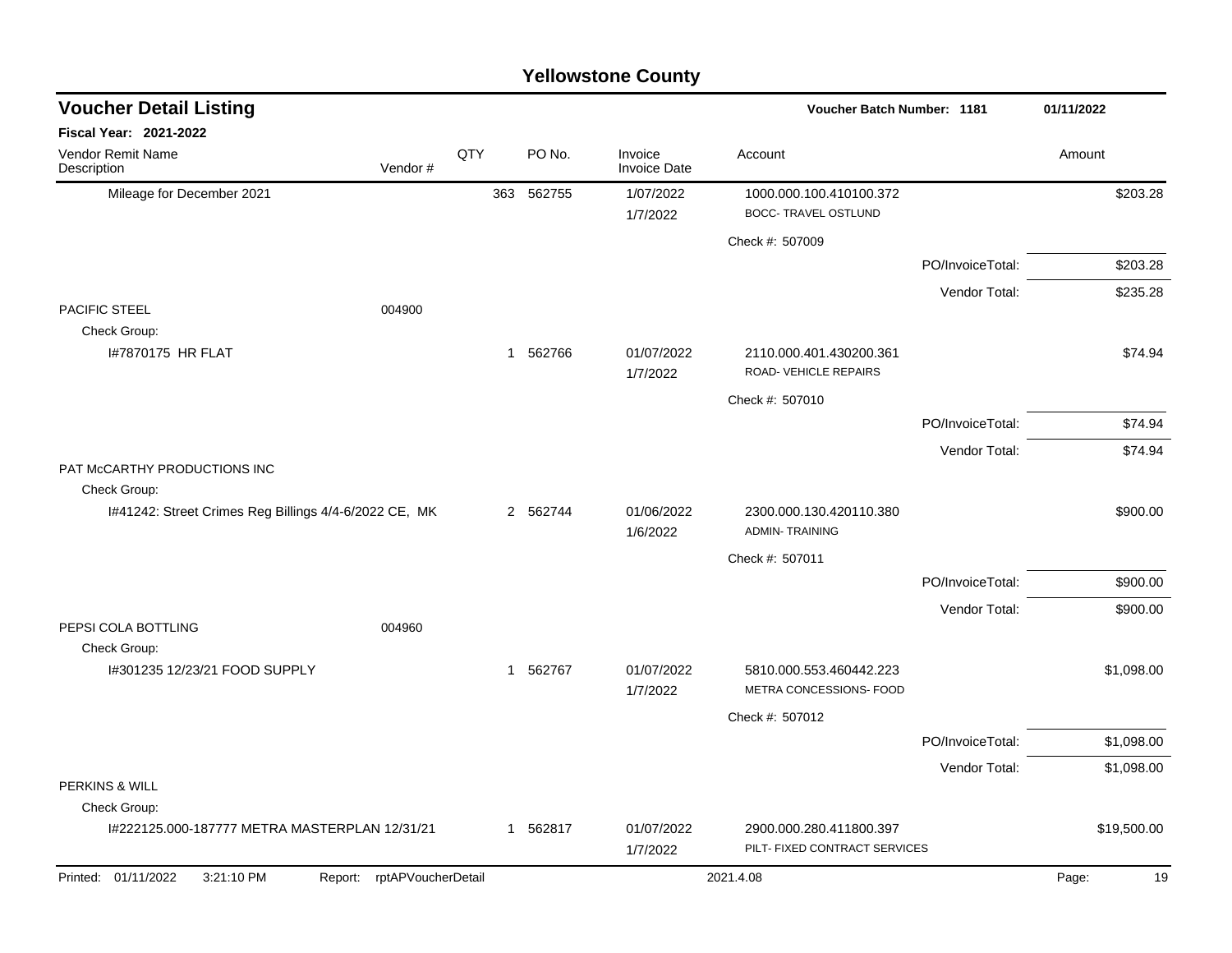| <b>Voucher Detail Listing</b>                                     |                    |     |          |                                | <b>Voucher Batch Number: 1181</b>                             |                  | 01/11/2022  |
|-------------------------------------------------------------------|--------------------|-----|----------|--------------------------------|---------------------------------------------------------------|------------------|-------------|
| <b>Fiscal Year: 2021-2022</b><br>Vendor Remit Name<br>Description | Vendor#            | QTY | PO No.   | Invoice<br><b>Invoice Date</b> | Account                                                       |                  | Amount      |
|                                                                   |                    |     |          |                                | Check #: 507013                                               |                  |             |
|                                                                   |                    |     |          |                                |                                                               | PO/InvoiceTotal: | \$19,500.00 |
|                                                                   |                    |     |          |                                |                                                               | Vendor Total:    | \$19,500.00 |
| PETERSON QUALITY OFFICE<br>Check Group:                           | 004980             |     |          |                                |                                                               |                  |             |
| I#211202-I005 Konica 11/3-12/2/2021                               |                    |     | 1 562768 | 01/07/2022<br>1/7/2022         | 1000.000.104.410600.368<br>ELECTIONS- SOFTWARE/HARDWARE MAINT |                  | \$26.00     |
|                                                                   |                    |     |          |                                | Check #: 507014                                               |                  |             |
|                                                                   |                    |     |          |                                |                                                               | PO/InvoiceTotal: | \$26.00     |
|                                                                   |                    |     |          |                                |                                                               | Vendor Total:    | \$26.00     |
| PUBLIC UTILITIES<br>Check Group:                                  | 005150             |     |          |                                |                                                               |                  |             |
| A#129439 120321 WATER SHOP                                        |                    |     | 1 562769 | 01/07/2022<br>1/7/2022         | 2110.000.401.430200.340<br>ROAD- UTILITIES                    |                  | \$17.50     |
|                                                                   |                    |     |          |                                | Check #: 507015                                               |                  |             |
|                                                                   |                    |     |          |                                |                                                               | PO/InvoiceTotal: | \$17.50     |
|                                                                   |                    |     |          |                                |                                                               | Vendor Total:    | \$17.50     |
| PURCELL TIRE CO<br>Check Group:                                   |                    |     |          |                                |                                                               |                  |             |
| #31206386 TRAILER TIRES 12 @ 189.17                               |                    |     | 1 562812 | 01/07/2022<br>1/7/2022         | 2110.000.401.430200.361<br>ROAD-VEHICLE REPAIRS               |                  | \$2,270.00  |
|                                                                   |                    |     |          |                                | Check #: 507016                                               |                  |             |
|                                                                   |                    |     |          |                                |                                                               | PO/InvoiceTotal: | \$2,270.00  |
| RUBBER STAMP SHOP<br>Check Group:                                 | 005420             |     |          |                                |                                                               | Vendor Total:    | \$2,270.00  |
| I#210932 - Pre-inked Court Seal, Self-inking Stamp                |                    |     | 1 562770 | 01/07/2022<br>1/7/2022         | 1000.000.121.410340.210<br>JP- OFFICE SUPPLIES                |                  | \$180.52    |
|                                                                   |                    |     |          |                                | Check #: 507017                                               |                  |             |
|                                                                   |                    |     |          |                                |                                                               |                  |             |
| Printed: 01/11/2022<br>3:21:10 PM<br>Report:                      | rptAPVoucherDetail |     |          |                                | 2021.4.08                                                     |                  | Page:<br>20 |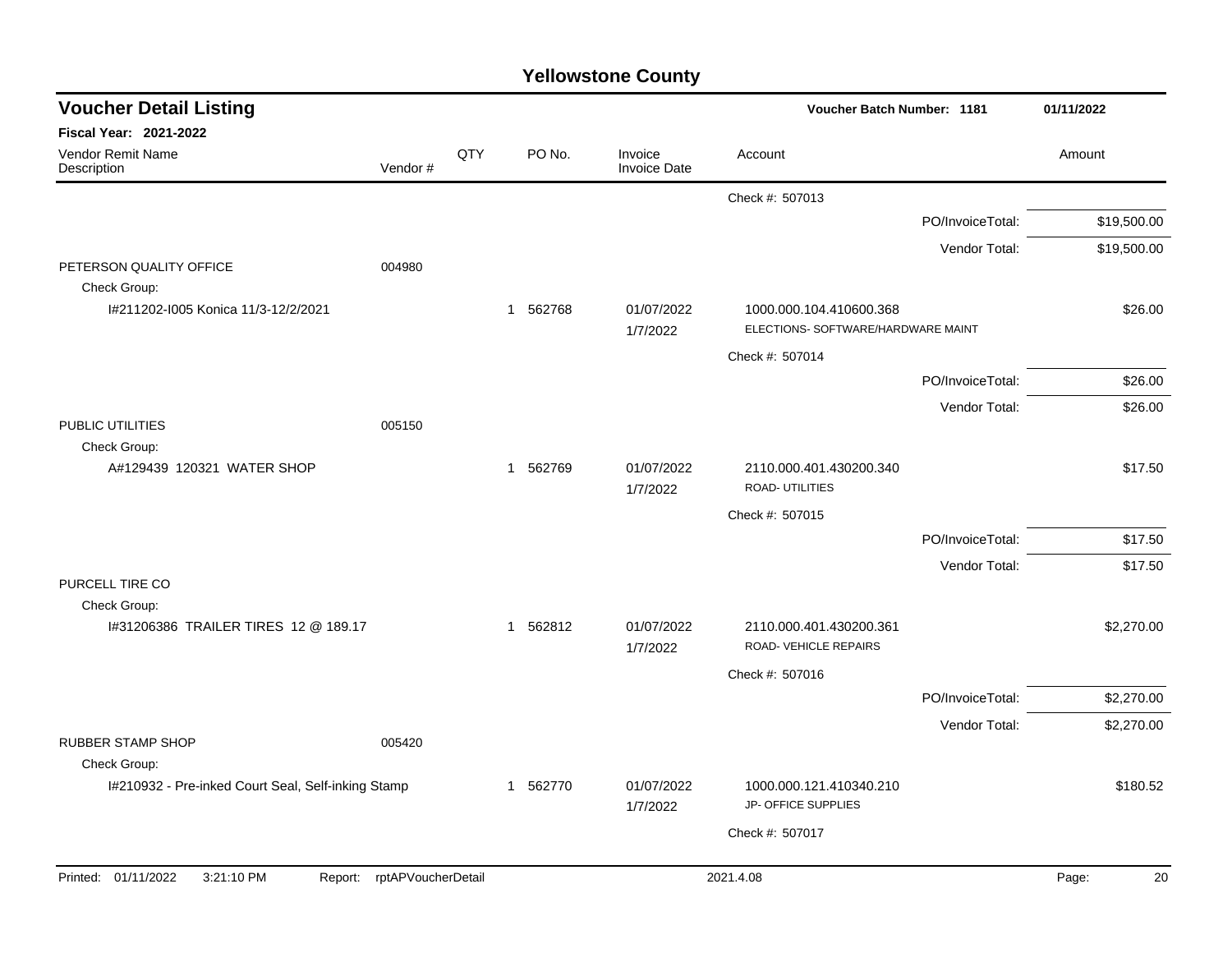|         |     |             |                                |                                                  |                         | 01/11/2022                                                                                                                                |
|---------|-----|-------------|--------------------------------|--------------------------------------------------|-------------------------|-------------------------------------------------------------------------------------------------------------------------------------------|
|         |     |             |                                |                                                  |                         |                                                                                                                                           |
| Vendor# | QTY | PO No.      | Invoice<br><b>Invoice Date</b> | Account                                          |                         | Amount                                                                                                                                    |
|         |     |             |                                |                                                  | PO/InvoiceTotal:        | \$180.52                                                                                                                                  |
|         |     |             |                                |                                                  |                         |                                                                                                                                           |
|         |     | 1 562771    | 1/07/2022<br>1/7/2022          | 1000.000.221.410330.210                          |                         | \$251.28                                                                                                                                  |
|         |     | 1 562771    | 1/07/2022<br>1/7/2022          | 1000.000.221.410330.210                          |                         | \$26.40                                                                                                                                   |
|         |     |             |                                | Check #: 507017                                  |                         |                                                                                                                                           |
|         |     |             |                                |                                                  | PO/InvoiceTotal:        | \$277.68                                                                                                                                  |
|         |     |             |                                |                                                  | Vendor Total:           | \$458.20                                                                                                                                  |
| 005470  |     |             |                                |                                                  |                         |                                                                                                                                           |
|         |     |             |                                |                                                  |                         |                                                                                                                                           |
|         |     |             | 1/7/2022                       | ROAD-VEHICLE REPAIRS                             |                         | \$955.08                                                                                                                                  |
|         |     | 1 562772    | 01/07/2022<br>1/7/2022         | 2110.000.401.430200.361<br>ROAD-VEHICLE REPAIRS  |                         | \$230.62                                                                                                                                  |
|         |     | 1 562772    | 01/07/2022<br>1/7/2022         | 2110.000.401.430200.361<br>ROAD- VEHICLE REPAIRS |                         | \$160.11                                                                                                                                  |
|         |     |             |                                | Check #: 507018                                  |                         |                                                                                                                                           |
|         |     |             |                                |                                                  | PO/InvoiceTotal:        | \$1,345.81                                                                                                                                |
|         |     |             |                                |                                                  | Vendor Total:           | \$1,345.81                                                                                                                                |
| 011063  |     |             |                                |                                                  |                         |                                                                                                                                           |
|         |     | 562753<br>1 | 01/07/2022<br>1/7/2022         | 2830.000.414.430800.230                          |                         | \$66.12                                                                                                                                   |
|         |     |             |                                | Check #: 507019                                  |                         |                                                                                                                                           |
|         |     |             |                                |                                                  | PO/InvoiceTotal:        | \$66.12                                                                                                                                   |
|         |     |             |                                |                                                  | Vendor Total:           | \$66.12                                                                                                                                   |
| 005690  |     |             |                                |                                                  |                         |                                                                                                                                           |
|         |     |             | 562772<br>$\mathbf{1}$         | 01/07/2022                                       | 2110.000.401.430200.361 | Voucher Batch Number: 1181<br>CLERK OF COURT- OFFICE SUPPLIES<br>CLERK OF COURT- OFFICE SUPPLIES<br>JUNK VEHICLE- REPAIR & MAINT SUPPLIES |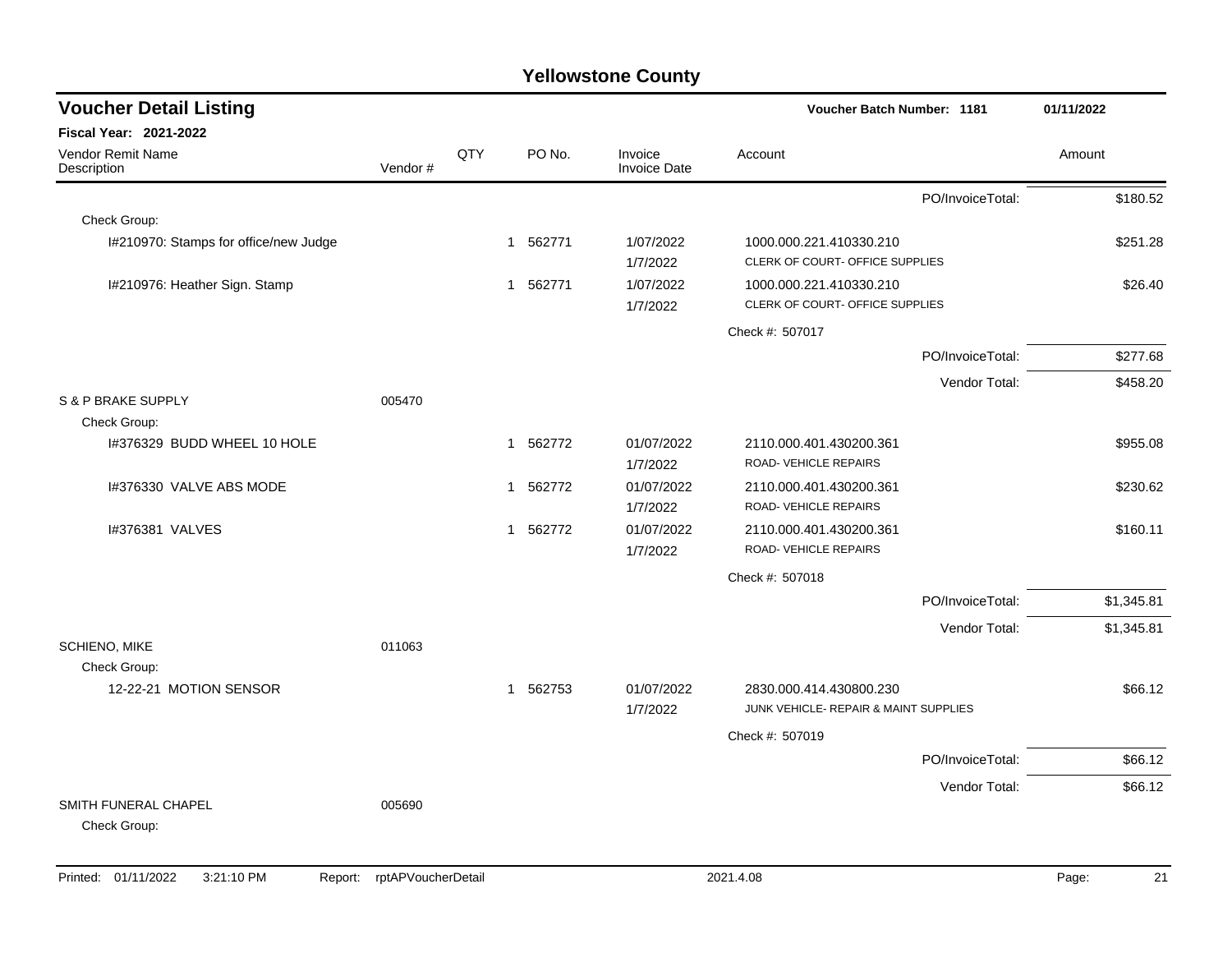| <b>Yellowstone County</b> |  |
|---------------------------|--|
|---------------------------|--|

| <b>Voucher Detail Listing</b>                                         |     |              |          |                                | Voucher Batch Number: 1181                               |                  | 01/11/2022 |    |
|-----------------------------------------------------------------------|-----|--------------|----------|--------------------------------|----------------------------------------------------------|------------------|------------|----|
| <b>Fiscal Year: 2021-2022</b>                                         |     |              |          |                                |                                                          |                  |            |    |
| <b>Vendor Remit Name</b><br>Description<br>Vendor#                    | QTY |              | PO No.   | Invoice<br><b>Invoice Date</b> | Account                                                  |                  | Amount     |    |
| VA BURIAL BENEFIT DARRELL D IMHOFF 12/12/21                           |     | $\mathbf{1}$ | 562773   | 01/07/2022<br>1/7/2022         | 1000.000.199.450200.396<br>MISC- FUNERAL EXPENSE/BURIALS |                  | \$250.00   |    |
|                                                                       |     |              |          |                                | Check #: 507020                                          |                  |            |    |
|                                                                       |     |              |          |                                |                                                          | PO/InvoiceTotal: | \$250.00   |    |
|                                                                       |     |              |          |                                |                                                          | Vendor Total:    | \$250.00   |    |
| STATE INDUSTRIAL PRODUCTS<br>005810<br>Check Group:                   |     |              |          |                                |                                                          |                  |            |    |
| 1#902257677 PENETRATING OIL                                           |     | 1            | 562784   | 01/07/2022<br>1/7/2022         | 2110.000.401.430200.361<br>ROAD-VEHICLE REPAIRS          |                  | \$542.97   |    |
| I#902257678 GRAPHITE                                                  |     | 1            | 562784   | 01/07/2022<br>1/7/2022         | 2110.000.401.430200.361<br>ROAD-VEHICLE REPAIRS          |                  | \$553.90   |    |
|                                                                       |     |              |          |                                | Check #: 507021                                          |                  |            |    |
|                                                                       |     |              |          |                                |                                                          | PO/InvoiceTotal: | \$1,096.87 |    |
|                                                                       |     |              |          |                                |                                                          | Vendor Total:    | \$1,096.87 |    |
| TACOMA SCREW PRODUCTS INC<br>Check Group:                             |     |              |          |                                |                                                          |                  |            |    |
| 1#270025095-02 MARKING PAINT                                          |     | 1            | 562801   | 01/07/2022<br>1/7/2022         | 2110.000.401.430260.364<br>ROAD- SIGN MAINTENANCE        |                  | \$30.86    |    |
| I#270028069-00 MPAINT, SHRINK WRAP, SEALS,<br><b>NUTS &amp; BOLTS</b> |     |              | 1 562801 | 01/07/2022                     | 2110.000.401.430200.361                                  |                  | \$17.42    |    |
|                                                                       |     |              |          | 1/7/2022                       | ROAD-VEHICLE REPAIRS                                     |                  |            |    |
| I#270030256-00 CASTERS                                                |     | 1            | 562801   | 01/07/2022<br>1/7/2022         | 2110.000.401.430200.240<br>ROAD- REPAIR & MAINT SUPPLIES |                  | \$71.85    |    |
|                                                                       |     |              |          |                                | Check #: 507022                                          |                  |            |    |
|                                                                       |     |              |          |                                |                                                          | PO/InvoiceTotal: | \$120.13   |    |
|                                                                       |     |              |          |                                |                                                          | Vendor Total:    | \$120.13   |    |
| TEL NET SYSTEMS INC<br>Check Group:                                   |     |              |          |                                |                                                          |                  |            |    |
| I#105844, Replace Wireless Access Pt. YCDF Bullpen                    |     |              | 1 562785 | 01/07/2022                     | 1000.000.115.410580.220                                  |                  | \$848.00   |    |
|                                                                       |     |              |          | 1/7/2022                       | IT-OPERATING SUPPLIES                                    |                  |            |    |
|                                                                       |     |              |          |                                | Check #: 507023                                          |                  |            |    |
| Printed: 01/11/2022<br>3:21:10 PM<br>Report: rptAPVoucherDetail       |     |              |          |                                | 2021.4.08                                                |                  | Page:      | 22 |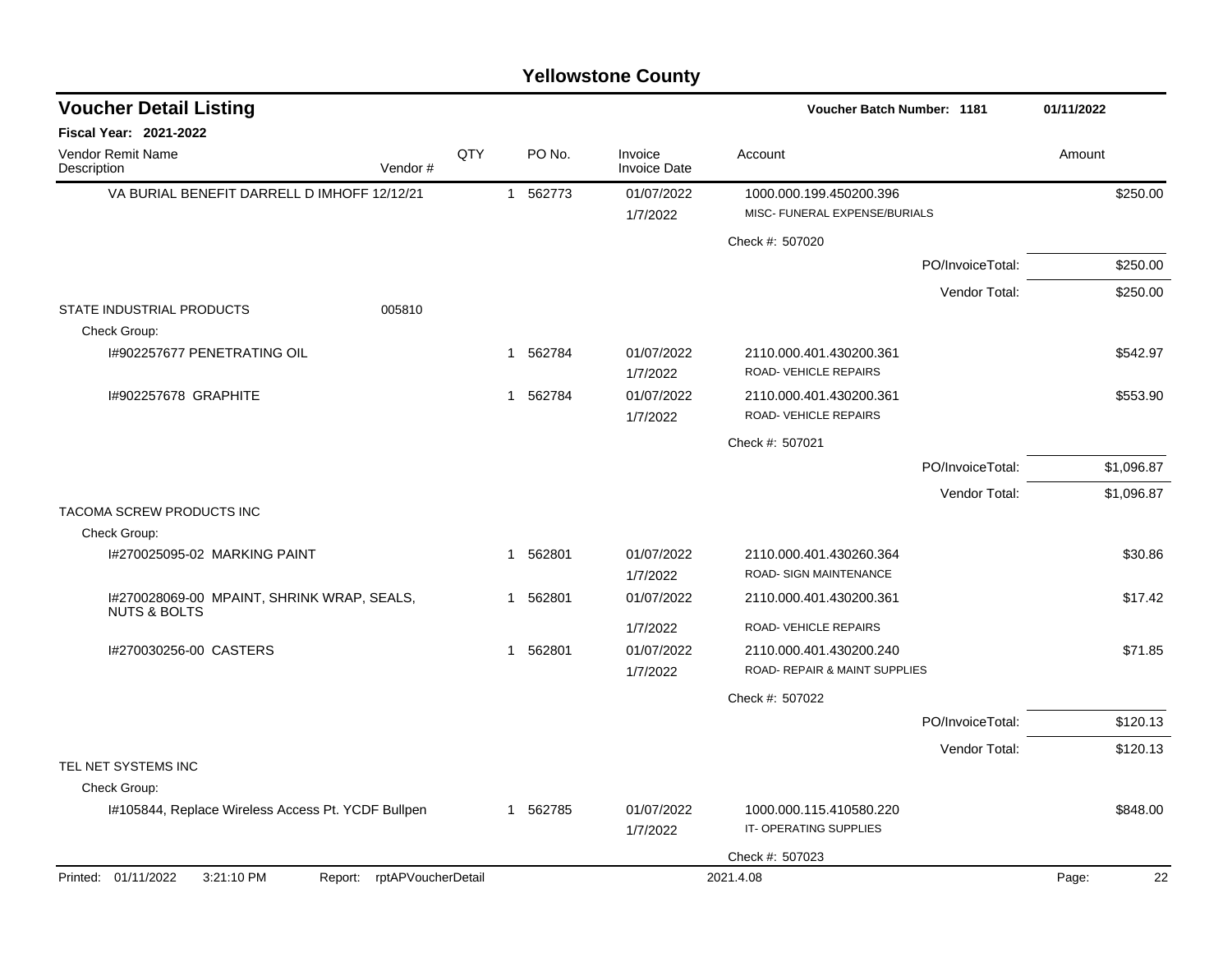| <b>Voucher Detail Listing</b>                                   |     |          |                                |                                                          | <b>Voucher Batch Number: 1181</b> |             |  |
|-----------------------------------------------------------------|-----|----------|--------------------------------|----------------------------------------------------------|-----------------------------------|-------------|--|
| <b>Fiscal Year: 2021-2022</b>                                   |     |          |                                |                                                          |                                   |             |  |
| Vendor Remit Name<br>Description<br>Vendor#                     | QTY | PO No.   | Invoice<br><b>Invoice Date</b> | Account                                                  |                                   | Amount      |  |
|                                                                 |     |          |                                |                                                          | PO/InvoiceTotal:                  | \$848.00    |  |
|                                                                 |     |          |                                |                                                          | Vendor Total:                     | \$848.00    |  |
| TRINITY TACTICAL CONSULTING, LLC                                |     |          |                                |                                                          |                                   |             |  |
| Check Group:                                                    |     |          |                                |                                                          |                                   |             |  |
| I#22-6: Tactical Command Course reg fee SW<br>01/23-28/22       |     | 1 562745 | 01/06/2022                     | 2300.000.130.420110.380                                  |                                   | \$650.00    |  |
|                                                                 |     |          | 1/6/2022                       | <b>ADMIN-TRAINING</b>                                    |                                   |             |  |
|                                                                 |     |          |                                | Check #: 507024                                          |                                   |             |  |
|                                                                 |     |          |                                |                                                          | PO/InvoiceTotal:                  | \$650.00    |  |
|                                                                 |     |          |                                |                                                          | Vendor Total:                     | \$650.00    |  |
| US DEPARTMENT OF TREASURY                                       |     |          |                                |                                                          |                                   |             |  |
| Check Group:<br>S00547017 MINE ID2402536 PENALTY                |     | 1 562802 | 01/07/2022                     | 2110.000.401.430200.220                                  |                                   | \$125.00    |  |
|                                                                 |     |          | 1/7/2022                       | ROAD- OPERATING SUPPLIES                                 |                                   |             |  |
|                                                                 |     |          |                                | Check #: 507025                                          |                                   |             |  |
|                                                                 |     |          |                                |                                                          | PO/InvoiceTotal:                  | \$125.00    |  |
|                                                                 |     |          |                                |                                                          | Vendor Total:                     | \$125.00    |  |
| WILSON, LEIGH                                                   |     |          |                                |                                                          |                                   |             |  |
| Check Group:                                                    |     |          |                                |                                                          |                                   |             |  |
| VA BURIAL BENEFIT RONALD D BERKLUND 12/15/21                    |     | 1 562816 | 01/07/2022<br>1/7/2022         | 1000.000.199.450200.396<br>MISC- FUNERAL EXPENSE/BURIALS |                                   | \$250.00    |  |
|                                                                 |     |          |                                | Check #: 507026                                          |                                   |             |  |
|                                                                 |     |          |                                |                                                          | PO/InvoiceTotal:                  | \$250.00    |  |
|                                                                 |     |          |                                |                                                          | Vendor Total:                     | \$250.00    |  |
| YELLOWSTONE COUNTY NEWS<br>006690<br>Check Group:               |     |          |                                |                                                          |                                   |             |  |
| 012122 SUBSCRIPTION FOR SHOP                                    |     | 1 562774 | 01/07/2022                     | 2110.000.401.430200.210                                  |                                   | \$39.00     |  |
|                                                                 |     |          | 1/7/2022                       | ROAD- OFFICE SUPPLIES                                    |                                   |             |  |
|                                                                 |     |          |                                | Check #: 507027                                          |                                   |             |  |
|                                                                 |     |          |                                |                                                          | PO/InvoiceTotal:                  | \$39.00     |  |
| Printed: 01/11/2022<br>3:21:10 PM<br>Report: rptAPVoucherDetail |     |          |                                | 2021.4.08                                                |                                   | 23<br>Page: |  |